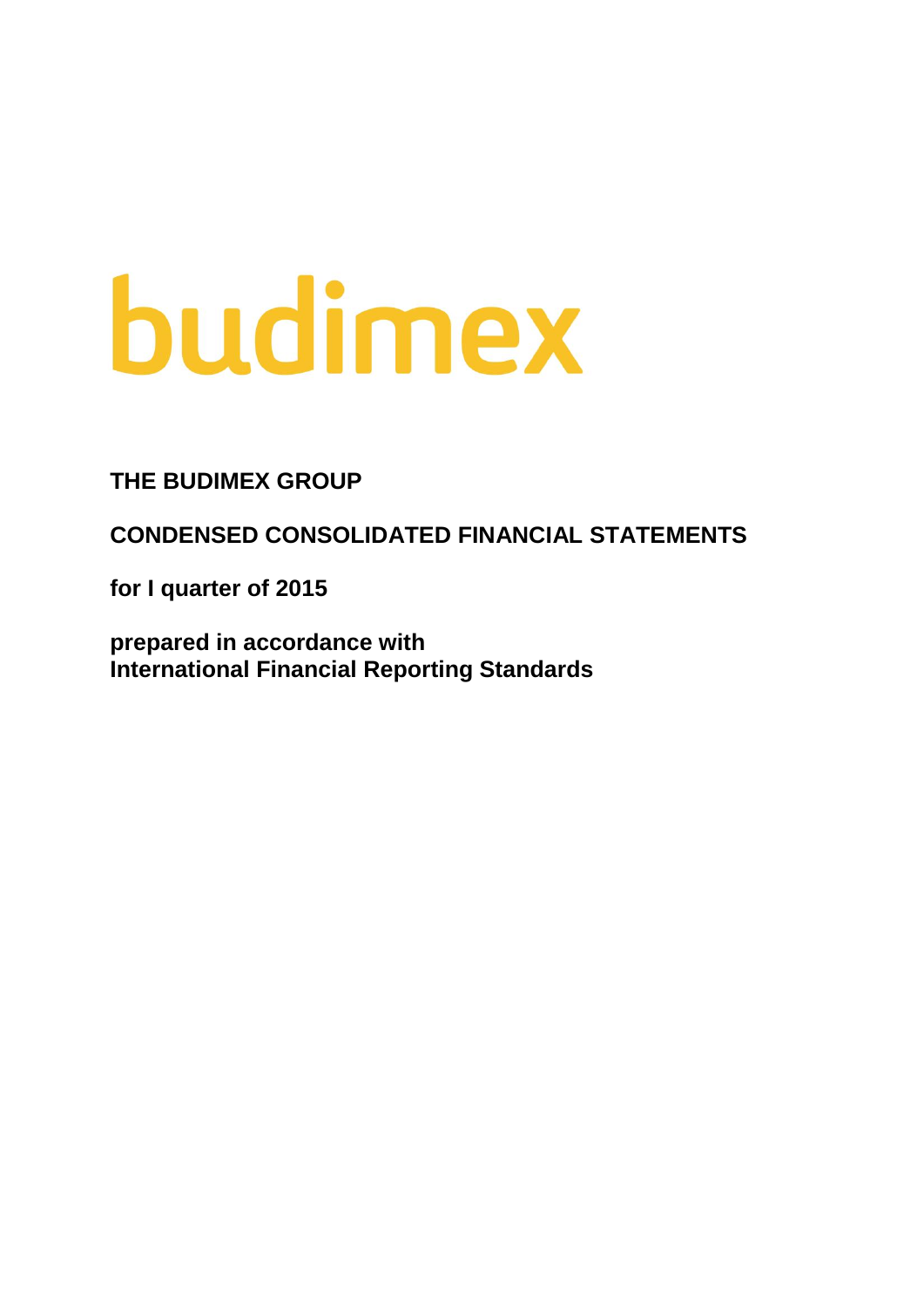# budimex

# **Table of contents**

| 1.   |                                                                                                            |  |
|------|------------------------------------------------------------------------------------------------------------|--|
| 1.1. |                                                                                                            |  |
| 1.2. |                                                                                                            |  |
| 1.3. | Description of the changes in the composition of the Group together with the indication of their           |  |
|      |                                                                                                            |  |
| 2.   |                                                                                                            |  |
| 3.   |                                                                                                            |  |
| 3.1. | Accounting policies and basis of preparing the consolidated financial statements of the Budimex            |  |
|      |                                                                                                            |  |
| 3.2. |                                                                                                            |  |
| 3.3. |                                                                                                            |  |
| 3.4. |                                                                                                            |  |
| 4.   | Descriptions of factors and events which had a material effect on the financial result of the Budimex      |  |
|      |                                                                                                            |  |
| 5.   |                                                                                                            |  |
| 6.   |                                                                                                            |  |
| 7.   | Factors which will affect results achieved by the Group in a period covering at least the next quarter  17 |  |
| 8.   | The main events in the first quarter of 2015 and significant events after 31 March 2015  17                |  |
| 9.   |                                                                                                            |  |
| 10.  | The Management Board's position on the feasibility of results stated in the financial forecasts            |  |
|      | published earlier for the year in view of the financial results presented in the quarterly report in       |  |
|      |                                                                                                            |  |
| 11.  | Statement of ownership of shares of Budimex SA or rights to such shares (options) held by the              |  |
|      | managing or supervisory persons of Budimex SA as at the date of publication of this report together        |  |
|      |                                                                                                            |  |
| 12.  | Proceedings pending as at 31 March 2015 before court, competent arbitration body or any public             |  |
|      |                                                                                                            |  |
| 13.  |                                                                                                            |  |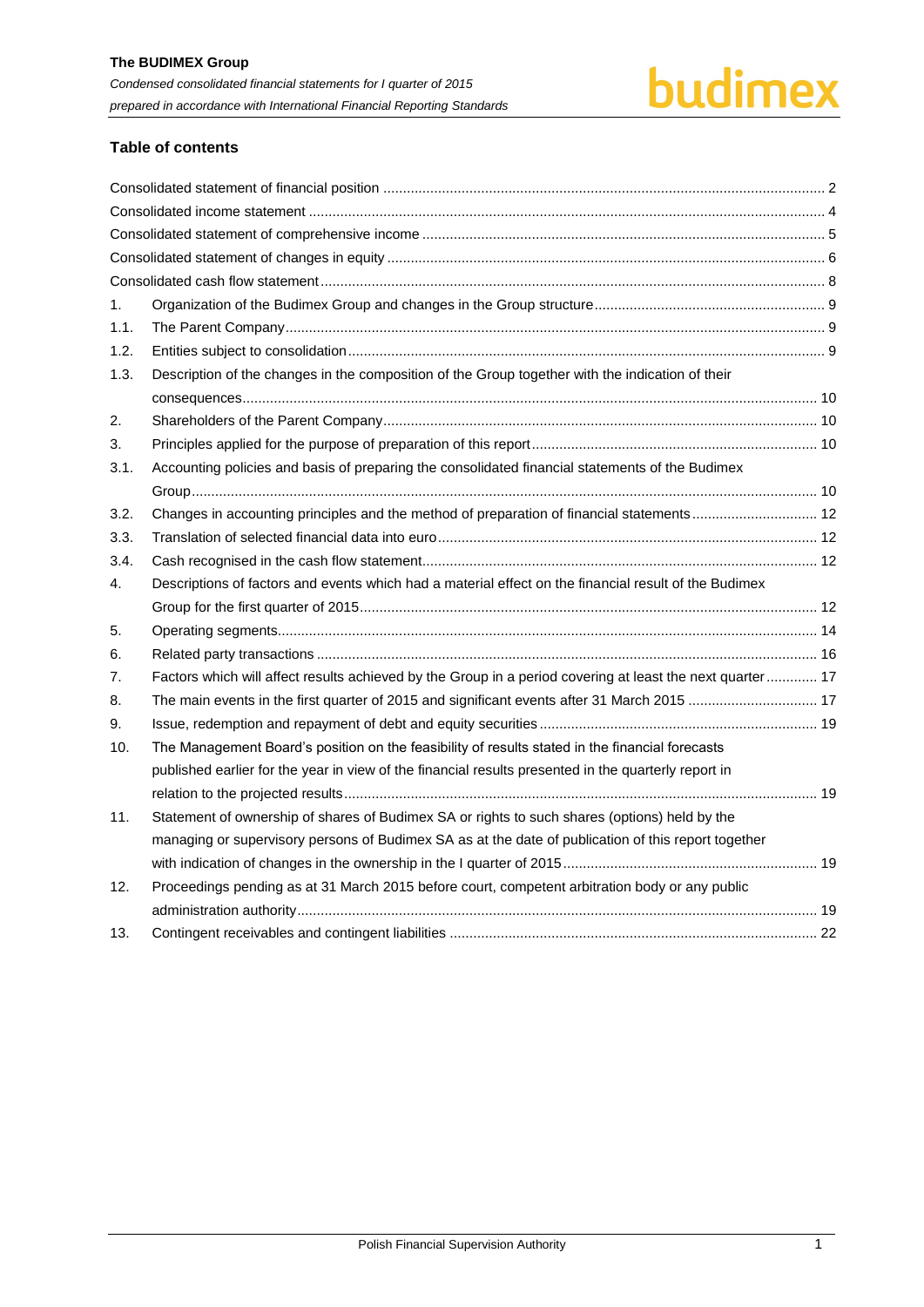

# <span id="page-2-0"></span>**Consolidated statement of financial position**

| <b>ASSETS</b>                                                                         | <b>31 March 2015</b> | 31 December 2014 |
|---------------------------------------------------------------------------------------|----------------------|------------------|
|                                                                                       | (PLN thousands)      | (PLN thousands)  |
| Non-currents assets (long-term)                                                       |                      |                  |
| Property, plant and equipment                                                         | 76 549               | 79 513           |
| Investment properties                                                                 | 24 960               | 24 994           |
| Intangible assets                                                                     | 4 2 8 2              | 4 4 9 4          |
| Goodwill                                                                              | 73 237               | 73 237           |
| Equity accounted investments                                                          | 5414                 | 7539             |
| Available-for-sale financial assets                                                   | 8 3 7 6              | 8 3 7 6          |
| Retentions for construction contracts                                                 | 23 685               | 27 923           |
| Trade and other receivables                                                           | 31 205               | 29 945           |
| Receivables from concession agreement                                                 | 45 354               | 45 214           |
| Other financial assets                                                                | 16 616               |                  |
| Deferred tax asset                                                                    | 369 856              | 376 261          |
| Total non-current assets (long-term)                                                  | 679 534              | 677 496          |
| <b>Current assets</b>                                                                 |                      |                  |
| Inventories                                                                           | 740 240              | 648 655          |
| Trade and other receivables                                                           | 455 114              | 495 364          |
| Retentions for construction contracts                                                 | 8851                 | 10 248           |
| Amounts due and receivable from customers (investors) under construction<br>contracts | 215 732              | 172 548          |
| Current tax receivable                                                                | 6 1 5 1              | 265              |
| Other financial assets                                                                | 22 595               | 19 800           |
| Cash and cash equivalents                                                             | 1867993              | 1831652          |
|                                                                                       | 3 3 1 6 6 7 6        | 3 178 532        |
| Assets held for sale (disposal groups)                                                |                      | 2 1 8 1          |
| Total current assets (short-term)                                                     | 3 3 1 6 6 7 6        | 3 180 713        |
| <b>TOTAL ASSETS</b>                                                                   | 3 996 210            | 3858209          |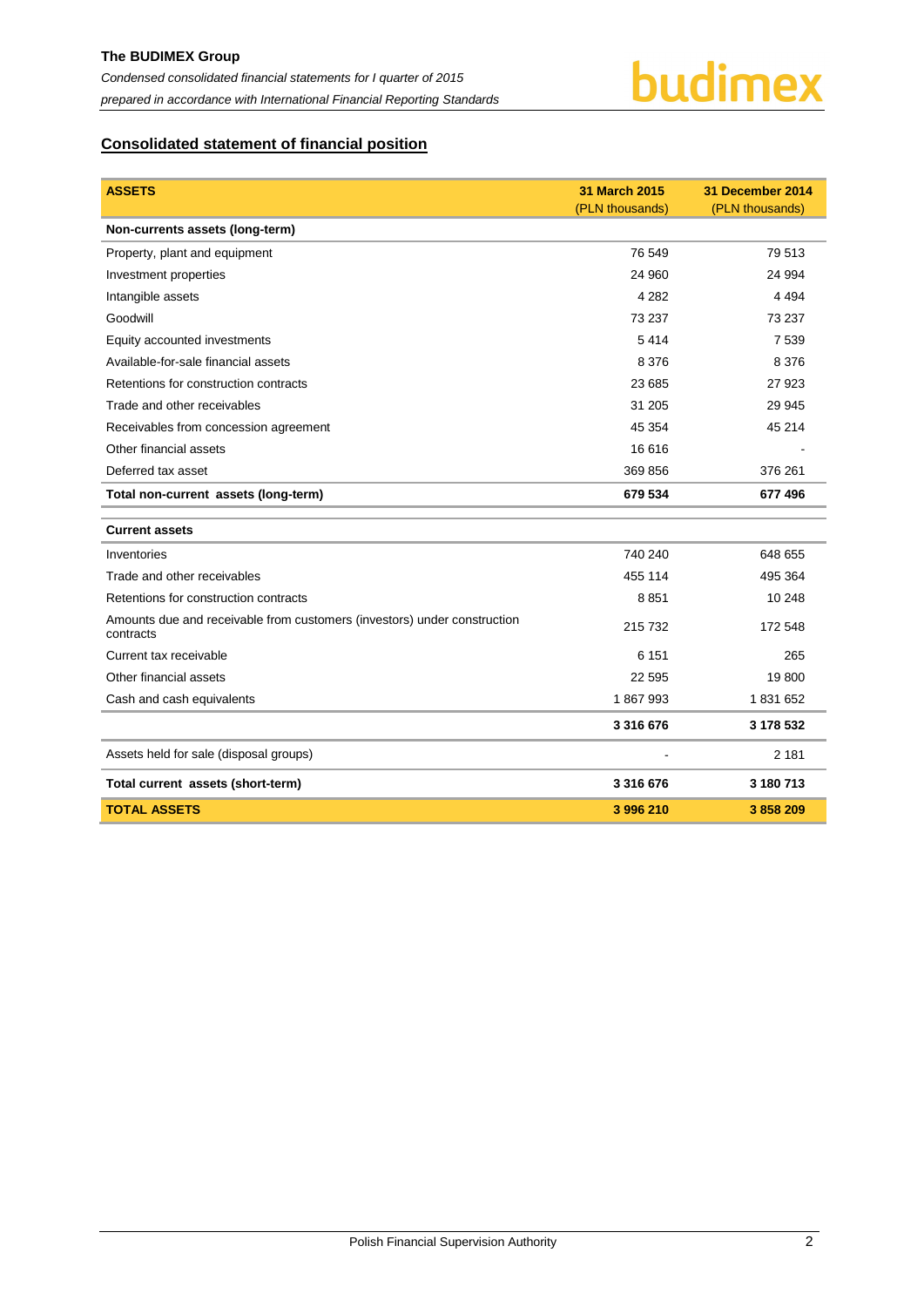#### **The BUDIMEX Group**

*Condensed consolidated financial statements for I quarter of 2015 prepared in accordance with International Financial Reporting Standards*



# **Consolidated statement of financial position (cont.)**

| <b>EQUITY AND LIABILITIES</b>                                                        | 31 March 2015   | 31 December 2014 |
|--------------------------------------------------------------------------------------|-----------------|------------------|
| <b>Equity</b>                                                                        | (PLN thousands) | (PLN thousands)  |
| Shareholders' equity attributable to the shareholders of the Parent Company          |                 |                  |
| Share capital                                                                        | 145 848         | 145 848          |
| Share premium                                                                        | 87 163          | 87 163           |
| Other reserves                                                                       | 5 0 6 0         | 4816             |
| Foreign exchange differences on translation of foreign operations                    | 5 0 4 2         | 5 3 2 6          |
| Retained earnings                                                                    | 313 451         | 276 112          |
| Total shareholders' equity attributable to the shareholders of the Parent<br>Company | 556 564         | 519 265          |
| Non-controlling interests                                                            | 3588            | 3 2 4 4          |
| <b>Total equity</b>                                                                  | 560 152         | 522 509          |
| <b>Liabilities</b>                                                                   |                 |                  |
| Long-term liabilities                                                                |                 |                  |
| Loans, borrowings and other external sources of finance                              | 44 088          | 46 298           |
| Retentions for construction contracts                                                | 170 821         | 176 116          |
| Provision for long-term liabilities and other charges                                | 180 317         | 179 169          |
| Long-term retirement benefits and similar obligations                                | 6 1 2 1         | 6 1 2 1          |
| Other financial liabilities                                                          | 3595            | 4 9 2 5          |
| <b>Total long-term liabilities</b>                                                   | 404 942         | 412 629          |
| <b>Short-term liabilities</b>                                                        |                 |                  |
| Loans, borrowings and other external sources of finance                              | 20 824          | 21 402           |
| Trade and other payables                                                             | 1 156 098       | 1 117 743        |
| Retentions for construction contracts                                                | 177 660         | 201 207          |
| Amounts due and payable to customers (investors) under construction contracts        | 849 940         | 920 668          |
| Deferred income                                                                      | 708 261         | 520 766          |
| Provision for short-term liabilities and other charges                               | 115 972         | 111 598          |
| Current tax payable                                                                  | 149             | 26 291           |
| Short-term retirement benefits and similar obligations                               | 1 0 8 0         | 1 0 8 0          |
| Other financial liabilities                                                          | 1 1 3 2         | 2 3 1 6          |
| <b>Total short-term liabilities</b>                                                  | 3 031 116       | 2923071          |
| <b>Total liabilities</b>                                                             | 3 436 058       | 3 335 700        |
| <b>TOTAL EQUITY AND LIABILITIES</b>                                                  | 3996210         | 3858209          |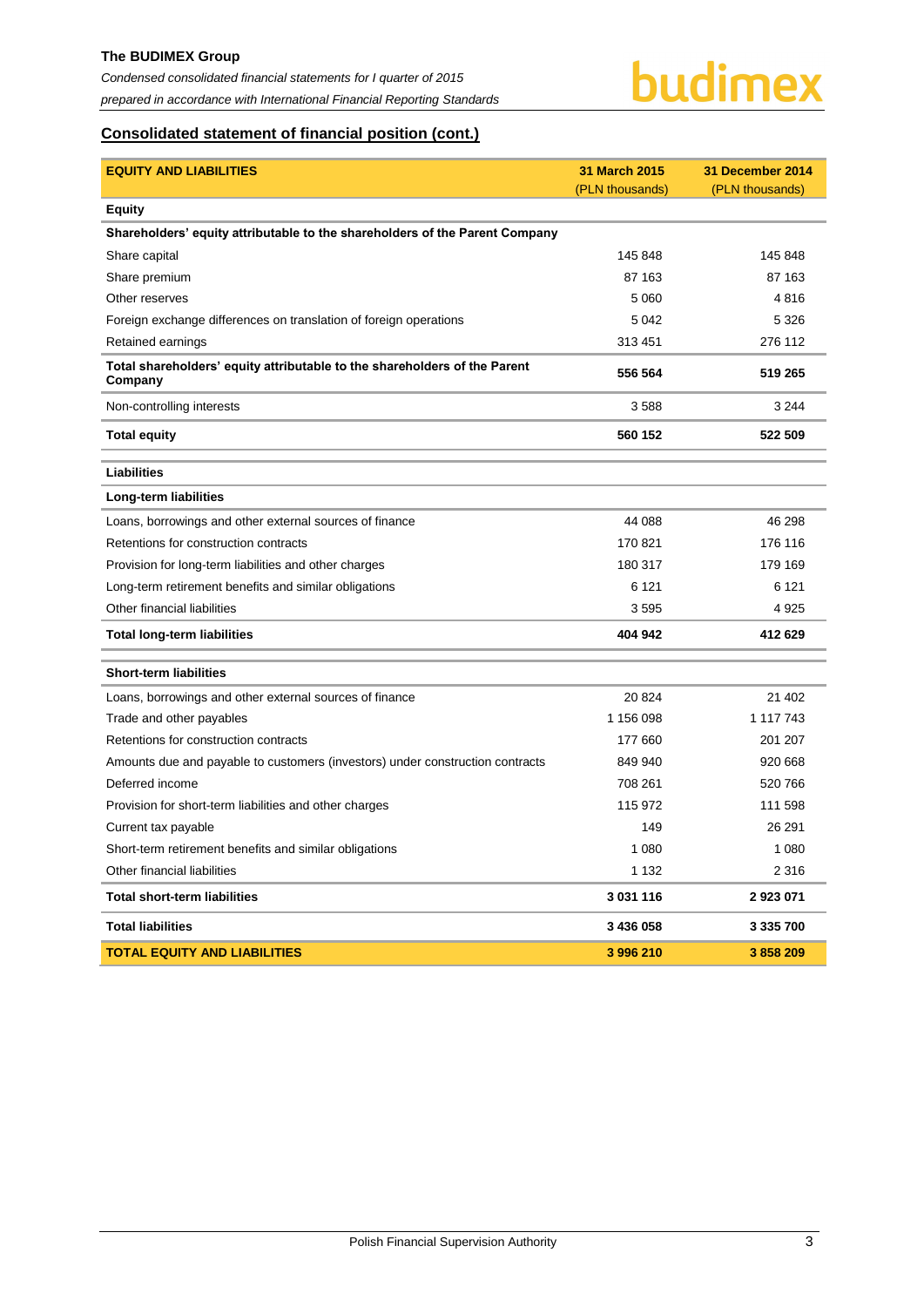# **The BUDIMEX Group**  *Condensed consolidated financial statements for I quarter of 2015*

*prepared in accordance with International Financial Reporting Standards*

# budimex

# <span id="page-4-0"></span>**Consolidated income statement**

|                                                                                                         | 3-month period ended 31 March |                 |  |
|---------------------------------------------------------------------------------------------------------|-------------------------------|-----------------|--|
|                                                                                                         | 2015                          | 2014            |  |
|                                                                                                         | (PLN thousands)               | (PLN thousands) |  |
| <b>Continuing operations</b>                                                                            |                               |                 |  |
| Net sales of finished goods, goods for resale, raw materials and services                               | 846 416                       | 834 047         |  |
| Cost of finished goods, goods for resale, raw materials and services sold                               | (765 610)                     | (725 741)       |  |
| Gross profit on sales                                                                                   | 80 806                        | 108 306         |  |
| Selling expenses                                                                                        | (7078)                        | (5878)          |  |
| Administrative expenses                                                                                 | (45756)                       | (41847)         |  |
| Other operating income                                                                                  | 23 4 46                       | 7958            |  |
| Other operating expenses                                                                                | (4744)                        | (16027)         |  |
| <b>Operating profit</b>                                                                                 | 46 674                        | 52 512          |  |
| Finance income                                                                                          | 11 476                        | 10 409          |  |
| Finance costs                                                                                           | (8192)                        | (7160)          |  |
| Share of results of equity accounted companies                                                          | (2125)                        | (1385)          |  |
| Profit before tax                                                                                       | 47 833                        | 54 376          |  |
| Income tax                                                                                              | (10150)                       | (11 277)        |  |
| Net profit from continuing operations                                                                   | 37 683                        | 43 099          |  |
| Net profit for the period                                                                               | 37 683                        | 43 099          |  |
| Of which:                                                                                               |                               |                 |  |
| Attributable to the shareholders of the Parent Company                                                  | 37 339                        | 42 753          |  |
| Attributable to non-controlling interests                                                               | 344                           | 346             |  |
|                                                                                                         |                               |                 |  |
| Basic and diluted earnings per share attributable to the shareholders of the<br>Parent Company (in PLN) | 1.46                          | 1.67            |  |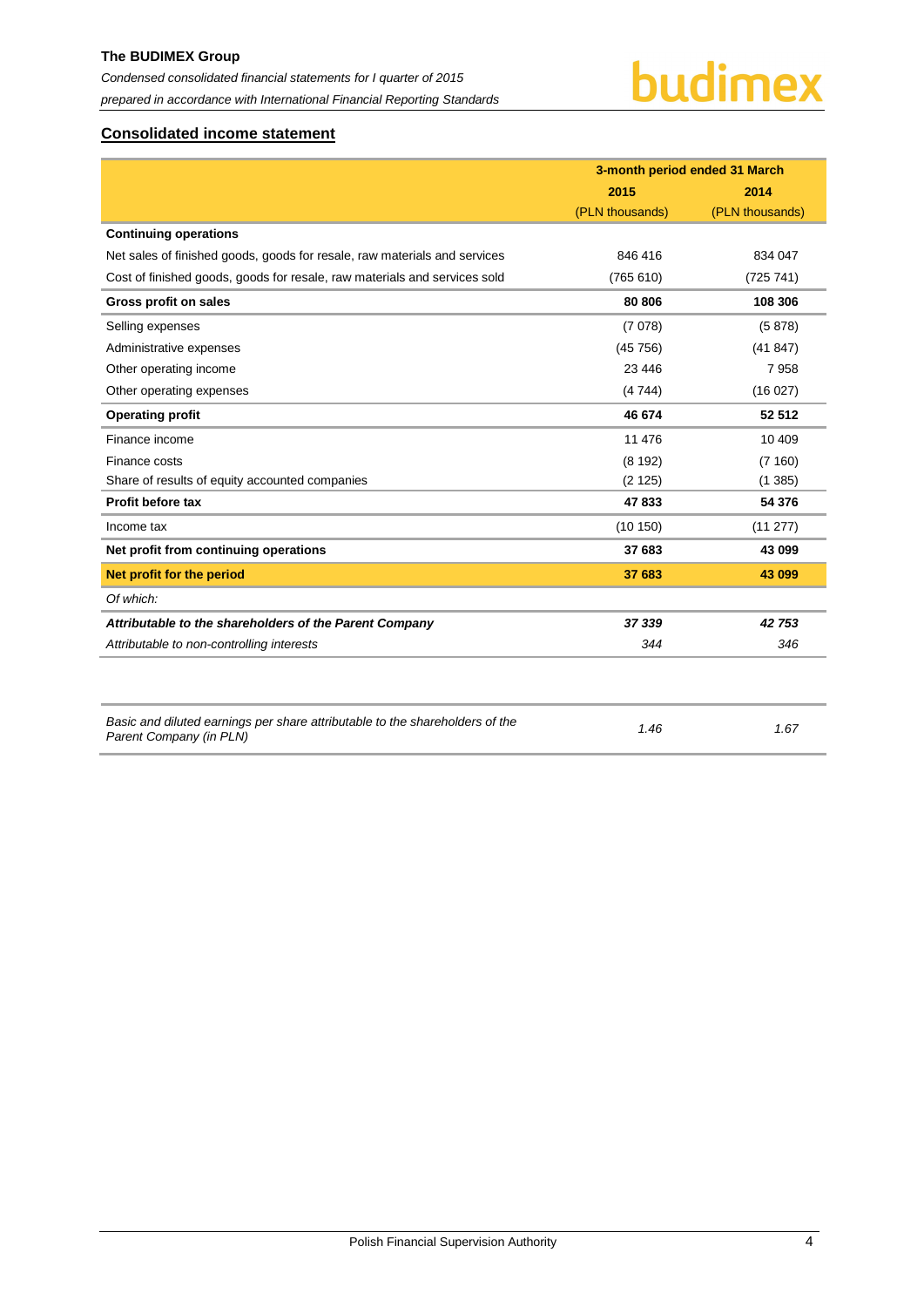

# <span id="page-5-0"></span>**Consolidated statement of comprehensive income**

|                                                                   | 3-month period ended 31 March |                 |  |
|-------------------------------------------------------------------|-------------------------------|-----------------|--|
|                                                                   | 2015                          | 2014            |  |
|                                                                   | (PLN thousands)               | (PLN thousands) |  |
| Net profit for the period                                         | 37 683                        | 43 099          |  |
| Other comprehensive income for the period, which:                 |                               |                 |  |
| Will be subsequently reclassified to profit or loss:              |                               |                 |  |
| Foreign exchange differences on translation of foreign operations | (284)                         | 64              |  |
| Deferred tax related to components of other comprehensive income  |                               |                 |  |
| Will not be subsequently reclassified to profit or loss:          |                               |                 |  |
| Actuarial gains/(losses)                                          |                               |                 |  |
| Deferred tax related to components of other comprehensive income  |                               |                 |  |
| Other comprehensive income, net of tax                            | (284)                         | 64              |  |
| Total comprehensive income for the period                         | 37 399                        | 43 163          |  |
|                                                                   |                               |                 |  |
| Of which:                                                         |                               |                 |  |
| Attributable to the shareholders of the Parent Company            | 37 055                        | 42817           |  |
| Attributable to non-controlling interests                         | 344                           | 346             |  |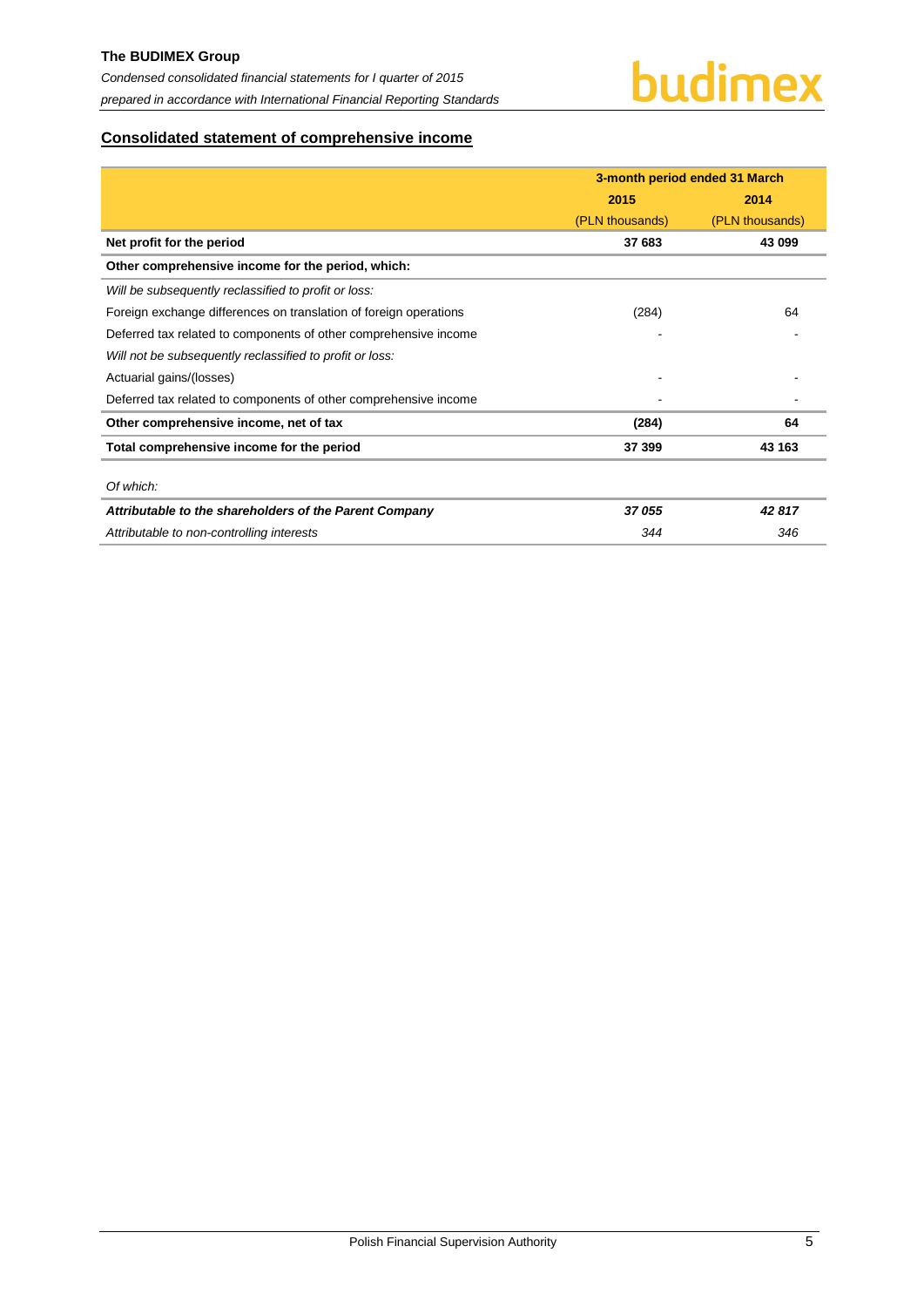*Condensed consolidated financial statements for I quarter of 2015* 

*prepared in accordance with International Financial Reporting Standards*

# budimex

# **Consolidated statement of changes in equity**

<span id="page-6-0"></span>

|                                              |                          |                          |                                |                                    | <b>Equity attributable to the shareholders of the Parent Company</b> |                |                     | Non-<br>controlling<br><b>interests</b> | <b>Total</b><br>equity |  |  |
|----------------------------------------------|--------------------------|--------------------------|--------------------------------|------------------------------------|----------------------------------------------------------------------|----------------|---------------------|-----------------------------------------|------------------------|--|--|
|                                              | <b>Share capital</b>     |                          |                                |                                    | <b>Other reserves</b>                                                |                | Foreign<br>exchange | <b>Retained</b><br>earnings             |                        |  |  |
|                                              |                          | <b>Share</b><br>premium  | <b>Share-based</b><br>payments | <b>Actuarial</b><br>gains/(losses) | differences on<br>translation of<br>foreign<br>operations            |                |                     |                                         |                        |  |  |
|                                              |                          |                          |                                |                                    | in PLN thousands                                                     |                |                     |                                         |                        |  |  |
| Balance as at 1 January 2015                 | 145 848                  | 87 163                   | 6712                           | (1896)                             | 5 3 2 6                                                              | 276 112        | 519 265             | 3 2 4 4                                 | 522 509                |  |  |
| Profit for the period                        | $\blacksquare$           | $\blacksquare$           | $\overline{\phantom{a}}$       | $\overline{\phantom{a}}$           | $\overline{\phantom{a}}$                                             | 37 339         | 37 339              | 344                                     | 37 683                 |  |  |
| Other comprehensive income                   | $\overline{\phantom{a}}$ | $\blacksquare$           | $\overline{\phantom{a}}$       | $\sim$                             | (284)                                                                | $\,$ $\,$      | (284)               | $\overline{\phantom{a}}$                | (284)                  |  |  |
| Total comprehensive income for<br>the period | $\overline{\phantom{a}}$ | $\overline{\phantom{0}}$ | $\overline{\phantom{0}}$       | $\blacksquare$                     | (284)                                                                | 37 339         | 37 055              | 344                                     | 37 399                 |  |  |
| Share-based payment                          | $\blacksquare$           | $\blacksquare$           | 244                            | $\overline{\phantom{0}}$           | $\overline{\phantom{a}}$                                             | $\blacksquare$ | 244                 | $\blacksquare$                          | 244                    |  |  |
| <b>Balance as at 31 March 2015</b>           | 145 848                  | 87 163                   | 6956                           | (1896)                             | 5 0 4 2                                                              | 313 451        | 556 564             | 3588                                    | 560 152                |  |  |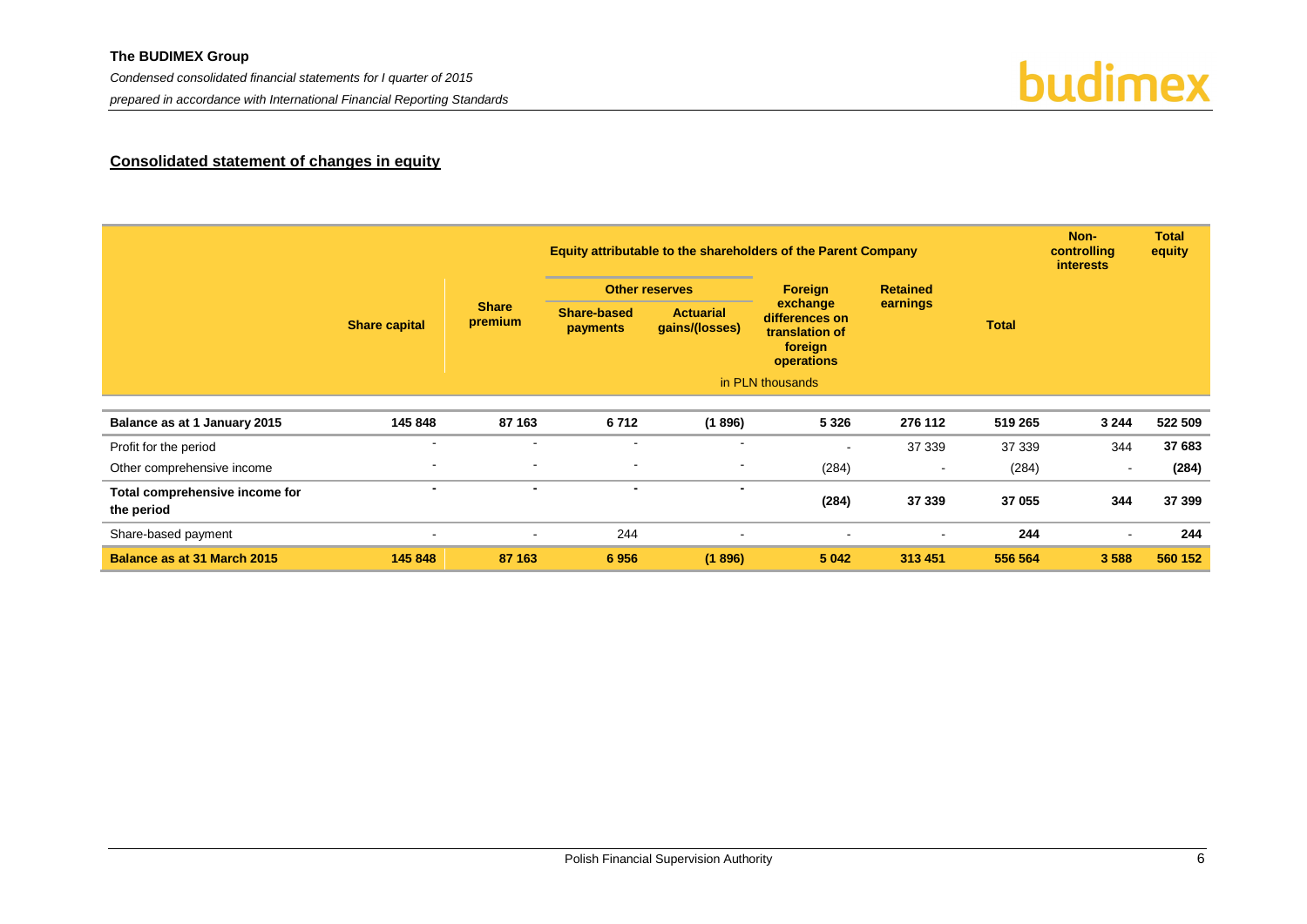*Condensed consolidated financial statements for I quarter of 2015* 

*prepared in accordance with International Financial Reporting Standards*



### **Consolidated statement of changes in equity (cont.)**

|                                              |                      |                          |                              |                                    | Equity attributable to the shareholders of the Parent Company         |                 |              | Non-<br>controlling<br><b>interests</b> | <b>Total</b><br>equity |
|----------------------------------------------|----------------------|--------------------------|------------------------------|------------------------------------|-----------------------------------------------------------------------|-----------------|--------------|-----------------------------------------|------------------------|
|                                              |                      |                          |                              | <b>Other reserves</b>              | Foreign                                                               | <b>Retained</b> |              |                                         |                        |
|                                              | <b>Share capital</b> | <b>Share</b><br>premium  | Share-based<br>payments      | <b>Actuarial</b><br>qains/(losses) | exchange<br>differences on<br>translation of<br>foreign<br>operations | earnings        | <b>Total</b> |                                         |                        |
|                                              |                      |                          |                              |                                    | in PLN thousands                                                      |                 |              |                                         |                        |
| Balance as at 1 January 2014                 | 145 848              | 87 163                   | 5 3 7 0                      | (786)                              | 5 1 0 1                                                               | 383 627         | 626 323      | 18852                                   | 645 175                |
| Profit for the period                        |                      |                          |                              |                                    | $\overline{\phantom{a}}$                                              | 42753           | 42753        | 346                                     | 43 099                 |
| Other comprehensive income                   |                      | $\blacksquare$           | $\blacksquare$               |                                    | 64                                                                    | $\blacksquare$  | 64           | $\overline{\phantom{a}}$                | 64                     |
| Total comprehensive income for<br>the period |                      |                          |                              |                                    | 64                                                                    | 42753           | 42 817       | 346                                     | 43 163                 |
| Balance as at 31 March 2014                  | 145 848              | 87 163                   | 5 3 7 0                      | (786)                              | 5 1 6 5                                                               | 426 380         | 669 140      | 19 198                                  | 688 338                |
| Profit for the period                        | $\sim$               | $\blacksquare$           | $\blacksquare$               |                                    | $\blacksquare$                                                        | 149 220         | 149 220      | 1619                                    | 150 839                |
| Other comprehensive income                   | $\blacksquare$       | $\blacksquare$           | $\blacksquare$               | (1110)                             | 161                                                                   | $\sim$          | (949)        | $\overline{\phantom{a}}$                | (949)                  |
| Total comprehensive income for<br>the period |                      | $\blacksquare$           | $\qquad \qquad \blacksquare$ | (1110)                             | 161                                                                   | 149 220         | 148 271      | 1619                                    | 149 890                |
| <b>Dividends</b>                             | $\blacksquare$       | $\overline{\phantom{a}}$ |                              | $\blacksquare$                     | $\blacksquare$                                                        | (302532)        | (302532)     | $\blacksquare$                          | (302532)               |
| Share-based payment                          |                      | $\blacksquare$           | 1 3 4 2                      |                                    | $\blacksquare$                                                        | $\blacksquare$  | 1 3 4 2      | $\sim$                                  | 1 3 4 2                |
| Change in non-controlling interests          |                      | $\blacksquare$           | $\blacksquare$               | $\blacksquare$                     | $\blacksquare$                                                        | 3 0 4 4         | 3 0 4 4      | (17573)                                 | (14529)                |
| <b>Balance as at 31 December 2014</b>        | 145 848              | 87 163                   | 6712                         | (1896)                             | 5 3 2 6                                                               | 276 112         | 519 265      | 3 2 4 4                                 | 522 509                |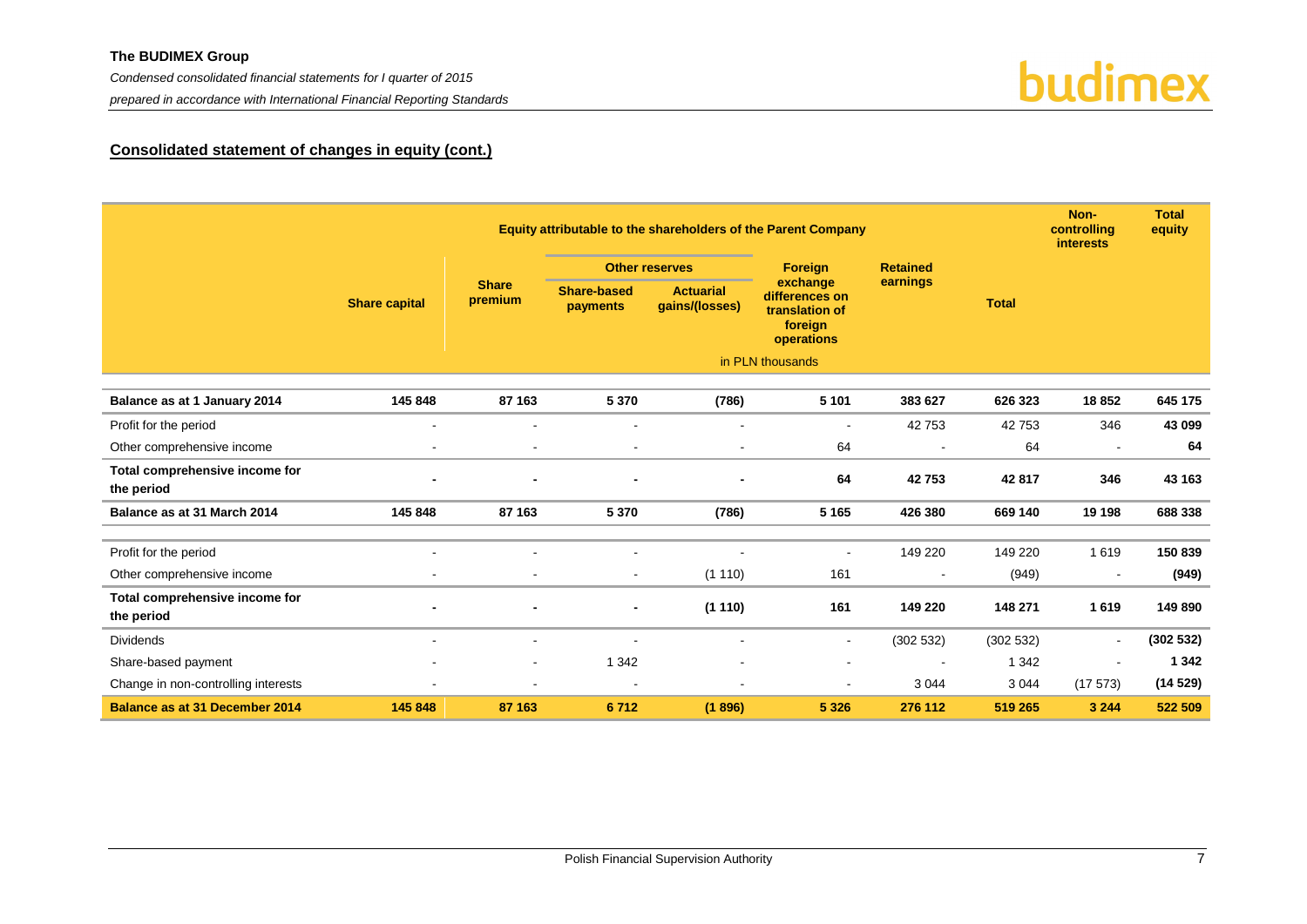# <span id="page-8-0"></span>**Consolidated cash flow statement**

|                                                                                                        | 3-month period ended 31 March |                 |  |
|--------------------------------------------------------------------------------------------------------|-------------------------------|-----------------|--|
|                                                                                                        | 2015                          | 2014            |  |
|                                                                                                        | (PLN thousands)               | (PLN thousands) |  |
| <b>CASH FLOW FROM OPRATING ACTIVITIES</b>                                                              |                               |                 |  |
| Net profit before tax                                                                                  | 47833                         | 54 376          |  |
| <b>Adjustments for:</b>                                                                                |                               |                 |  |
| Depreciation/ amortization                                                                             | 5 5 9 8                       | 6060            |  |
| Share of results of equity accounted companies                                                         | 2 1 2 5                       | 1 3 8 5         |  |
| Foreign exchange (gains)/ losses                                                                       | (228)                         | (110)           |  |
| Interest and shares in profits (dividends)                                                             | 289                           | 173             |  |
| (Profit)/ loss on disposal of investments                                                              | (13079)                       | (3049)          |  |
| Change in valuation of derivative financial instruments                                                | (7540)                        | 242             |  |
| Change in provisions and liabilities arising from retirement benefits and similar<br>obligations       | 5 5 2 2                       | 15 652          |  |
| Other adjustments                                                                                      | 298                           | 66              |  |
| Operating profit before changes in working capital                                                     | 40818                         | 74795           |  |
| Change in receivables and retentions for construction contracts                                        | 45 607                        | 100 709         |  |
| Change in inventories                                                                                  | (91585)                       | 52 095          |  |
| Change in retentions for construction contracts and in liabilities, except for loans<br>and borrowings | 9 4 0 5                       | (316681)        |  |
| Change in deferred income                                                                              | 187 495                       | (62 094)        |  |
| Change in amounts due and receivable under construction contracts                                      | (113.912)                     | (88596)         |  |
| Change in cash and cash equivalents of restricted use                                                  | (73 722)                      | (18, 306)       |  |
| Cash used /from operations                                                                             | 4 1 0 6                       | (258078)        |  |
| Income tax paid                                                                                        | (35 773)                      | (21 800)        |  |
| <b>NET CASH USED IN OPERATING ACTIVITIES</b>                                                           | (31667)                       | (279 878)       |  |
| <b>CASH FLOW FROM INVESTING ACTIVITIES</b>                                                             |                               |                 |  |
| Sale of intangible assets and tangible fixed assets                                                    | 10                            | 435             |  |
| Sale of assets held for sale                                                                           | 14 000                        |                 |  |
| Purchase of intangible assets and tangible fixed assets                                                | (2871)                        | (1254)          |  |
| Sale of shares in subsidiaries                                                                         |                               | 2028            |  |
| Loans granted                                                                                          | (13 297)                      | (6370)          |  |
| Interest received                                                                                      | 308                           | 167             |  |
| <b>NET CASH USED IN INVESTING ACTIVITIES</b>                                                           | (1850)                        | (4994)          |  |
| <b>CASH FLOW FROM FINANCING ACTIVITIES</b>                                                             |                               |                 |  |
| Loans and borrowings taken out                                                                         |                               | 6449            |  |
| Payment of finance lease liabilities                                                                   | (3 030)                       | (2447)          |  |
| Interest paid                                                                                          | (574)                         | (269)           |  |
| Other finance expenses                                                                                 | (135)                         | (44)            |  |
| <b>NET CASH GENERATED FROM/ USED IN FINANCING ACTIVITIES</b>                                           | (3739)                        | 3689            |  |
| <b>NET CHANGE IN CASH AND CASH EQUIVALENTS</b>                                                         | (37256)                       | (281183)        |  |
| Foreign exchange differences, net                                                                      | (125)                         | 158             |  |
| <b>CASH AND CASH EQUIVALENTS AT THE BEGINNING OF THE PERIOD (note 3.4)</b>                             | 1726 690                      | 1 589 598       |  |
| CASH AND CASH EQUIVALENTS AT THE END OF THE PERIOD (note 3.4)                                          | 1 689 309                     | 1 308 573       |  |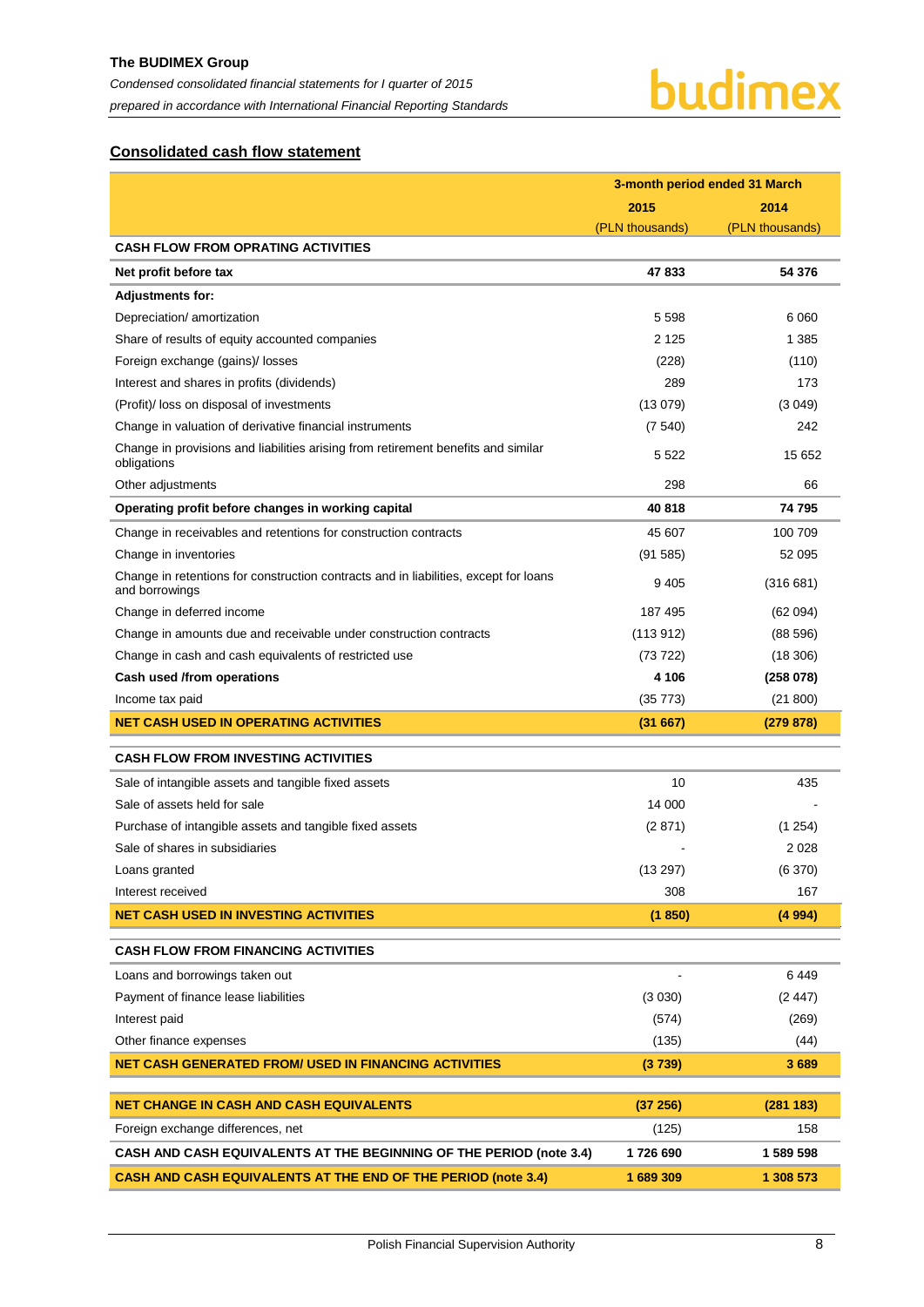#### <span id="page-9-1"></span><span id="page-9-0"></span>**1. Organization of the Budimex Group and changes in the Group structure**

#### **1.1. The Parent Company**

The parent company of the Budimex Group is Budimex SA (the "Parent Company"), which main area of business is building, rendering of management and advisory services for the Budimex Group companies.

The main areas of the business activities of the Group are widely understood construction-assembly services realized in the system of general execution at home and abroad, developer activities, property management, and limited scope trading, production, transport and other business. Budimex SA serves in the Group as an advisory, management and financial centre. Realization of these three functions is to facilitate:

- efficient flow of information within Group structures,
- strengthening the efficiency of cash and financial management of individual Group companies,
- strengthening market position of the entire Group.

#### **1.2. Entities subject to consolidation**

<span id="page-9-2"></span>As at 31 March 2015, 31 December 2014 and 31 March 2014 the following subsidiaries were subject to consolidation:

|                                                                 | <b>Registered</b> |                  | % in the share capital<br>as at |                  |  |  |
|-----------------------------------------------------------------|-------------------|------------------|---------------------------------|------------------|--|--|
| <b>Company name</b>                                             | office            | 31 March<br>2015 | <b>December</b><br>-31<br>2014  | 31 March<br>2014 |  |  |
| Mostostal Kraków SA                                             | Cracow / Poland   | 100.00%          | 100.00%                         | 100.00%          |  |  |
| Budimex Bau GmbH                                                | Cologne/ Germany  | 100.00%          | 100.00%                         | 100.00%          |  |  |
| Budimex Nieruchomości Sp. z o.o.                                | Warsaw / Poland   | 100.00%          | 100.00%                         | 100.00%          |  |  |
| Budimex Budownictwo Sp. z o.o.                                  | Warsaw / Poland   | 100.00%          | 100.00%                         | 100.00%          |  |  |
| Budimex B Sp. z o.o. (in liquidation)                           | Warsaw / Poland   | 100.00%          | 100.00%                         | 100.00%          |  |  |
| SPV-BN 1 Sp. z o.o.                                             | Warsaw / Poland   | 100.00%          | 100.00%                         | 100.00%          |  |  |
| Poznańskie Przedsiębiorstwo Inwestycyjne Sp. z o.o.             | Warsaw / Poland   | 100.00%          | 100.00%                         | 100.00%          |  |  |
| Budimex Kolejnictwo SA                                          | Warsaw / Poland   | 100.00%          | 100.00%                         | 100.00%          |  |  |
| Budimex Parking Wrocław Sp. z o.o.                              | Warsaw / Poland   | 100.00%          | 100.00%                         | 100.00%          |  |  |
| Elektromontaż Poznań SA Group                                   | Poznań / Poland   | 92.31%           | 92.31%                          | 50.66%           |  |  |
| Przedsiębiorstwo Budownictwa Mieszkaniowego Nadolnik Sp. z o.o. | Warsaw / Poland   | 100.00%          | 100.00%                         | 100.00%          |  |  |

Stand-alone data of Budimex SA, which is a partner in consortiums (treated as joint operations according to IFRS 11), includes its share in assets, liabilities, revenue and expenses of the following joint operations:

| <b>Consortium name</b>                         | share  |
|------------------------------------------------|--------|
| Budimex SA Ferrovial Agroman SA s.c.           | 99,98% |
| Budimex SA Budimex Budownictwo Sp. z o.o. s.c. | 99,98% |
| Budimex SA Sygnity SA Sp. j.                   | 67,00% |
| Budimex SA Ferrovial Agroman SA Sp. j.         | 50,00% |
| Budimex SA Cadagua SA s.c.                     | 50,00% |
| Budimex SA Cadagua SA 2 s.c.                   | 50.00% |
| Budimex SA Tecnicas Reunidas SA Turów s.c.     | 50,00% |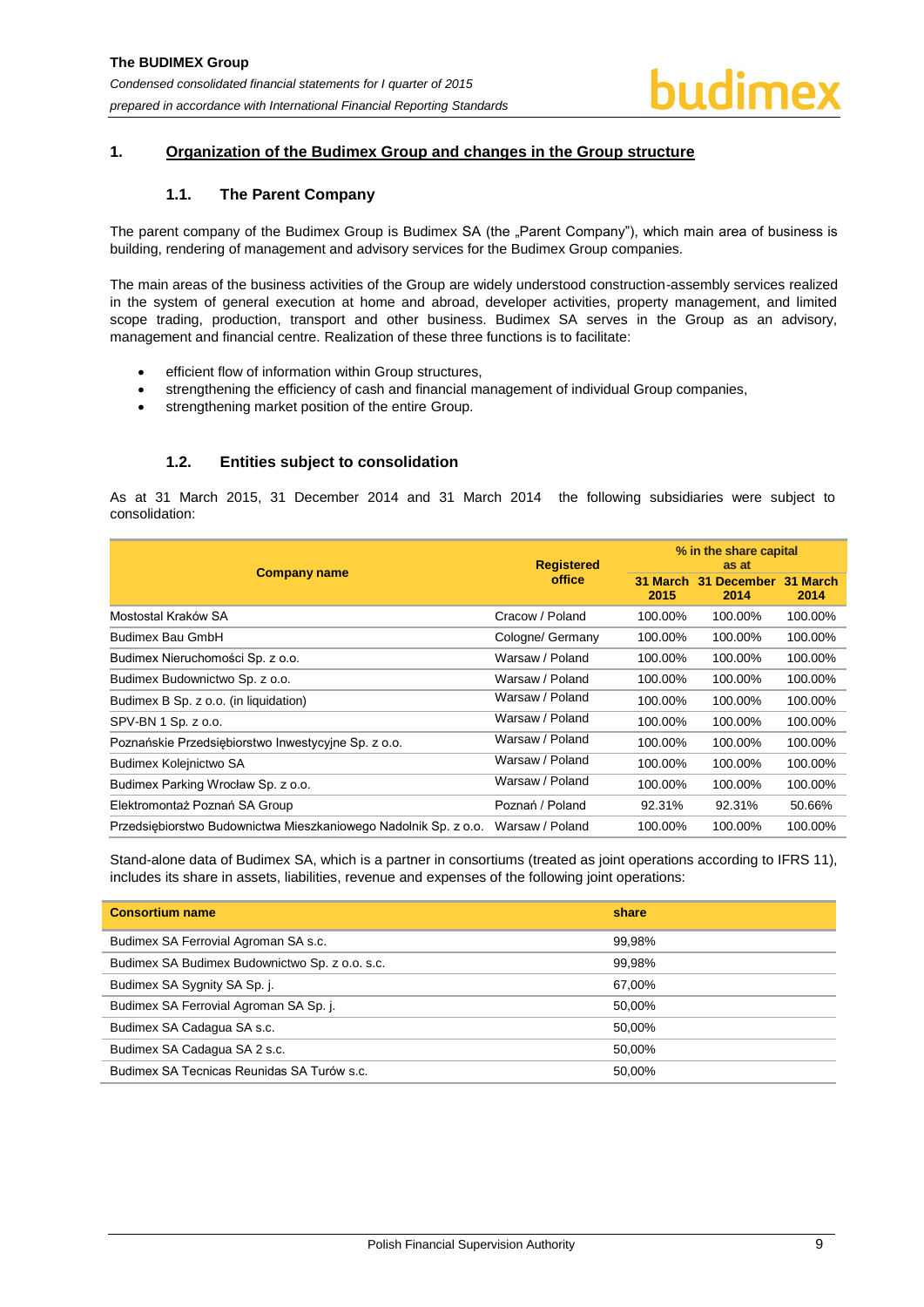# <span id="page-10-0"></span>**1.3. Description of the changes in the composition of the Group together with the indication of their consequences**

In the 3-month period ended 31 March 2015, there were no changes in the composition of the Group.

In the period covered by this report, no significant activities were discontinued and there were no plans to discontinue any significant activities in the future.

#### <span id="page-10-1"></span>**2. Shareholders of the Parent Company**

According to the information held by Budimex SA, the shareholding structure of Budimex SA as at 29 April 2015 was as follows:

| <b>Shareholder</b>                                                                       | Type of<br>shares | <b>Number of</b><br>shares | % of the share<br>capital | <b>Number of</b><br>votes | % of voting<br>rights at the<br><b>AGM</b> |
|------------------------------------------------------------------------------------------|-------------------|----------------------------|---------------------------|---------------------------|--------------------------------------------|
| Valivala Holdings B.V. Amsterdam (Holandia) -<br>Spółka z Grupy Ferrovial SA (Hiszpania) | ordinary          | 15 078 159                 | 59.06%                    | 15 078 159                | 59.06%                                     |
| Aviva OFE Aviva BZ WBK                                                                   | ordinary          | 1 280 000                  | 5.01%                     | 1 280 000                 | 5.01%                                      |
| Other shareholders                                                                       | ordinary          | 9 171 939                  | 35.93%                    | 9 171 939                 | 35.93%                                     |
| Total                                                                                    |                   | 25 530 098                 | 100.00%                   | 25 530 098                | 100.00%                                    |

The above data present the shareholding structure as at the last annual general meeting of 28 April 2015. As at the annual general meeting of 24 April 2014, the shareholder Aviva OFE Aviva BZ WBK registered 1 820 426 shares, which accounted for 7.13% of the share capital and voting rights at the AGM.

#### <span id="page-10-3"></span><span id="page-10-2"></span>**3. Principles applied for the purpose of preparation of this report**

## **3.1. Accounting policies and basis of preparing the consolidated financial statements of the Budimex Group**

These condensed financial statements were prepared in accordance with IAS 34 "Interim Financial Reporting" and appropriate accounting standards applicable for preparation of the interim consolidated financial statements adopted by the European Union issued and effective when preparing the interim consolidated financial statements applying the same principles for the current and comparable period. Details of accounting policies adopted by the Group were described in the consolidated financial statements of the Group for the year ended 31 December 2014, published on 16 March 2015.

The consolidated financial statements were prepared on the assumption that the Parent Company and all entities included in the Budimex Group will be going concerns in the foreseeable future. In the reporting period and as at the date of preparation of these financial statements no circumstances have been noted that would indicate a threat to ability to continue as a going concern.

#### *Standards and Interpretations effective in the current period*

The following standards and amendments to the existing standards issued by the International Accounting Standards Board ("IASB") and adopted by the EU are effective for the current period:

- **Amendments to various standards "Improvements to IFRSs (2011-2013)"** resulting from the annual improvement project of IFRS (IFRS 3, IFRS 13 and IAS 40) primarily with a view to removing inconsistencies and clarifying wording - adopted by the EU on 18 December 2014 (effective for annual periods beginning on or after 1 January 2015),
- **IFRIC 21 "Levies"** adopted by the EU on 13 June 2014 (effective for annual periods beginning on or after 17 June 2014).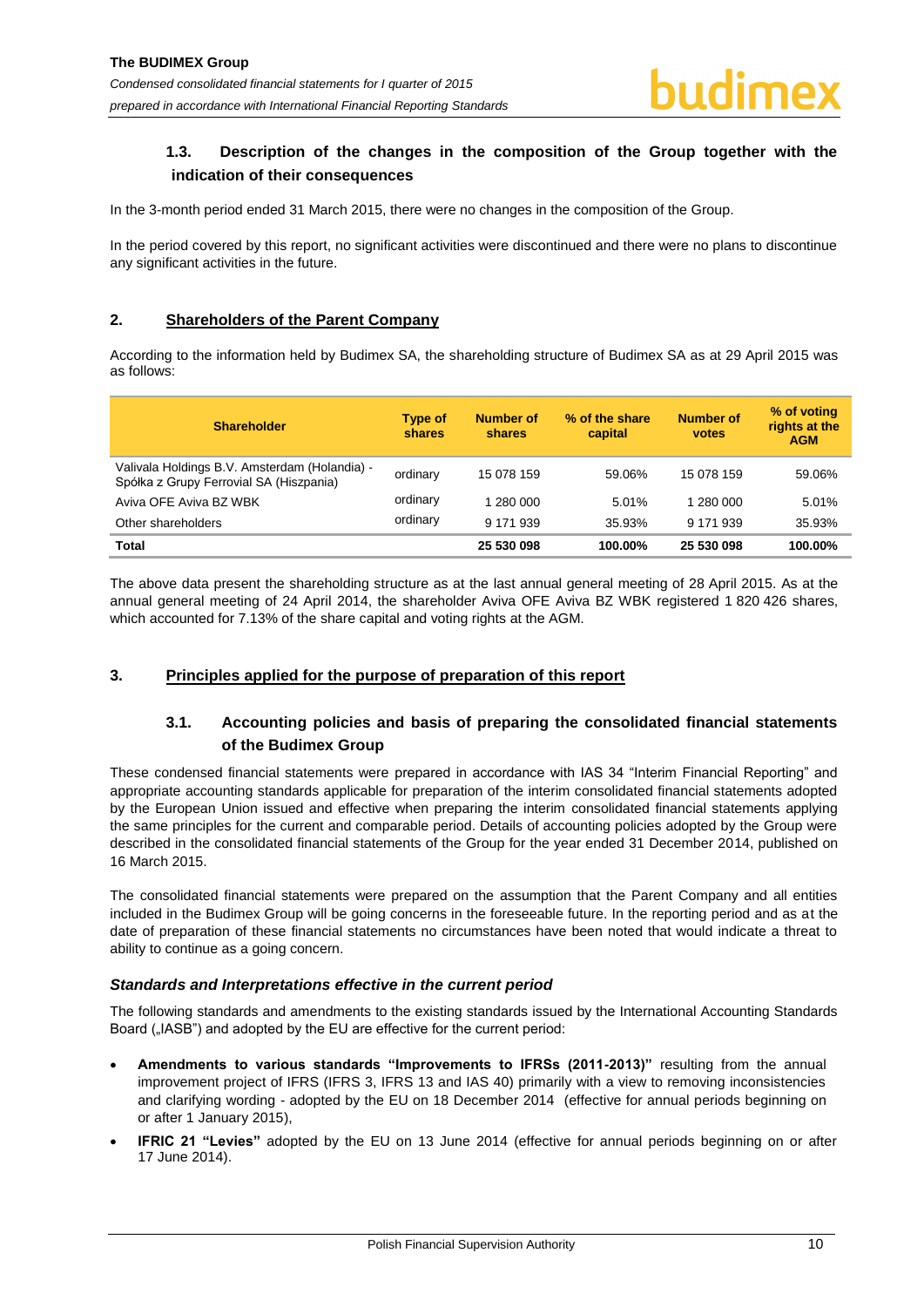The adoption of these amendments to the existing standards and interpretations has not led to any changes in the Group's accounting policies.

#### *Standards and Interpretations issued by IASB and adopted by the EU but not yet effective*

At the date of authorisation of these financial statements the following interpretation issued by IASB and adopted by the EU was in issue but not yet effective:

- **Amendments to IAS 19 "Employee Benefits"**  Defined Benefit Plans: Employee contributions adopted by the EU on 17 December 2014 (effective for annual periods beginning on or after 1 February 2015),
- **Amendments to various standards "Improvements to IFRSs (2010-2012)"** resulting from the annual improvement project of IFRS (IFRS 2, IFRS 3, IFRS 8, IFRS 13, IAS 16, IAS 24 and IAS 38) primarily with a view to removing inconsistencies and clarifying wording - adopted by the EU on 17 December 2014 (effective for annual periods beginning on or after 1 February 2015),

#### *Standards and Interpretations issued by IASB but not yet adopted by the EU*

At present, IFRS as adopted by the EU do not significantly differ from regulations adopted by the International Accounting Standards Board (IASB) except from the following standards and amendments to the existing standards, which were not endorsed for use as at 29 April 2015:

- **IFRS 9 "Financial Instruments"** (effective for annual periods beginning on or after 1 January 2018),
- **IFRS 14 "Regulatory Deferral Accounts"** (effective for annual periods beginning on or after 1 July 2016),
- **IFRS 15 "Revenue from contracts with customers"** (effective for annual periods beginning on or after 1 January 2017),
- **Amendments to IFRS 10 "Consolidated Financial Statements"** and **IAS 28 "Investments in associates and joint ventures"** – Sale or contribution of assets between an investor and its associate or joint venture (effective for annual periods beginning on or after 1 January 2016),
- **Amendments to IFRS 10 "Consolidated Financial Statements", IFRS 12 "Disclosures of Interests in Other Entities"** and **IAS 28 "Investments in associates and joint ventures"** - Investment Entities: applying the consolidation exception (effective for annual periods beginning on or after 1 January 2016),
- **Amendments to IFRS 11 "Joint Arrangements"**  Accounting of acquisition of shares in joint operations (effective for annual periods beginning on or after 1 January 2016),
- **Amendments to IAS 1 "Presentation of financial statements"**  Disclosure initiative (effective for annual periods beginning on or after 1 January 2016),
- **Amendments to IAS 16 "Property, Plant and Equipment"** and **IAS 38 "Intangible assets"**  Clarification of Acceptable Methods of Depreciation and Amortisation (effective for annual periods beginning on or after 1 January 2016),
- **Amendments to IAS 16 "Property, Plant and Equipment"** and **IAS 41 "Agriculture" - Agriculture: bearer plants** (effective for annual periods beginning on or after 1 January 2016),
- **Amendments to IAS 27 "Separate Financial Statements"**  'Equity Method in Separate Financial Statements (effective for annual periods beginning on or after 1 January 2016),
- **Amendments to various standards "Improvements to IFRSs (2012-2014)"** resulting from the annual improvement project of IFRS (IFRS 5, IFRS 7, IAS 19 and IAS 34) primarily with a view to removing inconsistencies and clarifying wording (effective for annual periods beginning on or after 1 January 2016).

The Group anticipates that the adoption of these standards and amendments to the standards would have no material impact on the financial statements of the Group if applied.

At the same time, hedge accounting regarding the portfolio of financial assets and liabilities, whose principles have not been adopted by the EU, is still unregulated. According to the Group's estimates, application of hedge accounting for the portfolio of financial assets or liabilities pursuant to IAS 39: "Financial Instruments: Recognition and Measurement", would not significantly impact the financial statements, if applied as at the balance sheet date.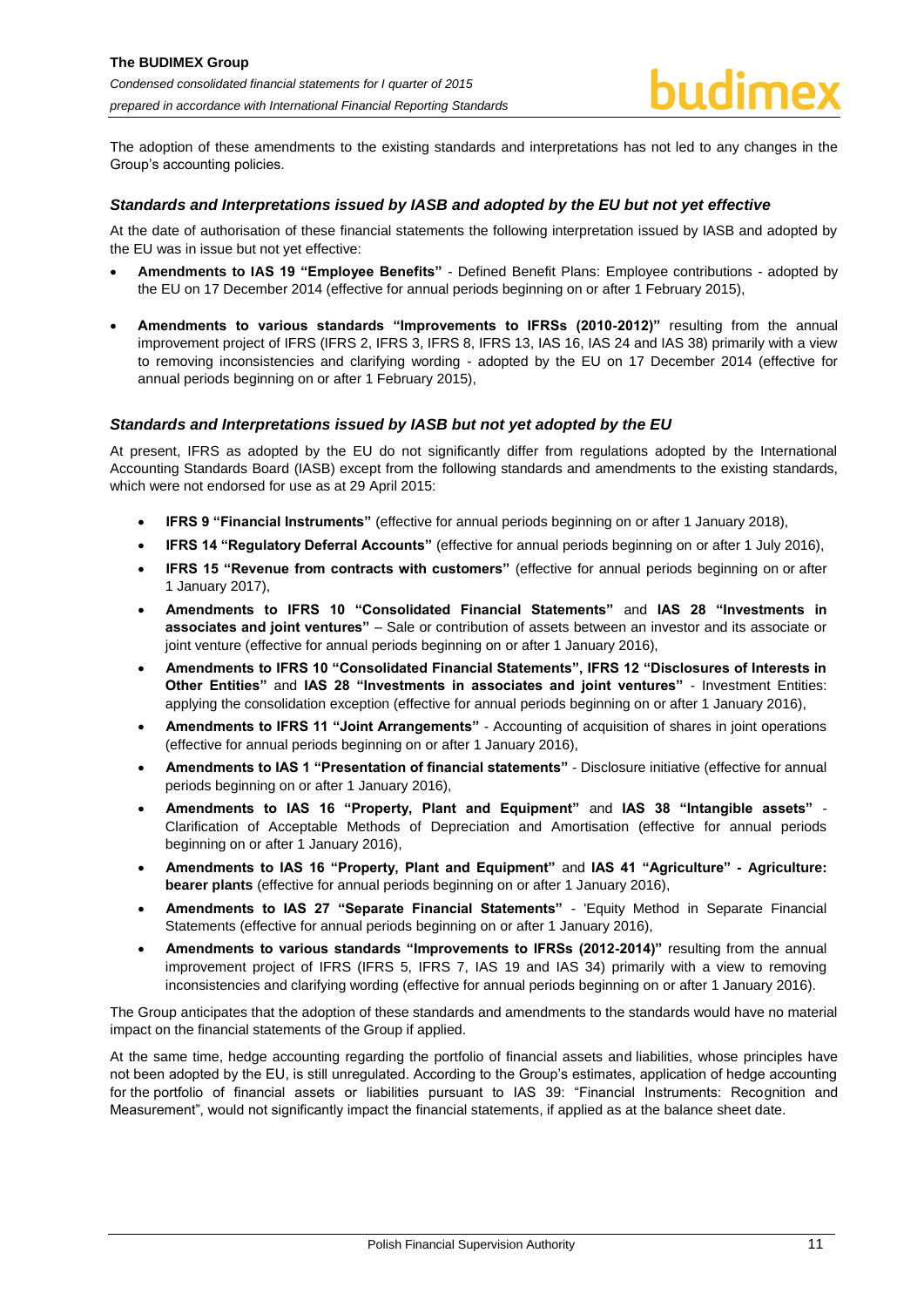#### **3.2. Changes in accounting principles and the method of preparation of financial statements**

<span id="page-12-0"></span>In the reporting period there were no changes in the accounting principles and the method of preparation of financial statements compared to those disclosed in the consolidated financial statements of the Budimex Group for the financial year 2014, published on 16 March 2015. Comparative data was transformed in the consolidated income statement and consolidated cash flow statement. The way how the data was transformed and the causes of the transformation were explained in the consolidated financial statements for the financial year of 2014.

#### **3.3. Translation of selected financial data into euro**

<span id="page-12-1"></span>Selected financial data was translated into euro in accordance with the following rules:

- individual asset and liability items using the average exchange rate prevailing as at 31 March 2015 4.0890 PLN/EUR,
- individual profit and loss account and statement of cash flow items for the first quarter of 2015 using the exchange rate being an arithmetic average of average exchange rates established by the National Bank of Poland for the last day of each ended month for the period from 1 January 2015 to 31 March 2015 – 4.1489 PLN/EUR,
- individual asset and liability items of comparative financial data for the year 2014 using the average exchange rate prevailing as at 31 December 2014 – 4.2623 PLN/EUR,
- individual profit and loss account and statement of cash flow items of comparative financial data for the first quarter of 2014 - using the exchange rate being an arithmetic average of average exchange rates established by the National Bank of Poland for the last day of each ended month for the period from 1 January 2014 to 31 March 2014 – 4.1894 PLN/EUR.

#### **3.4. Cash recognised in the cash flow statement**

<span id="page-12-2"></span>The Group recognizes cash of restricted use (including mainly cash of the consortia in the portion attributable to other consortium members, cash representing security for bank guarantees and funds kept in escrow by developer companies, provided their maturity does not exceed 3 months) in the statement of financial position under cash and cash equivalents. For the purpose of the statement of cash flow – the balance of cash at the beginning and at the end of the reporting period is reduced by cash of restricted use, and its change in the statement of financial position is recognized under cash flow from operating activities.

|                                                        | 31 March<br>2015 | 31 December<br>2014 | 31 March<br>2014 |
|--------------------------------------------------------|------------------|---------------------|------------------|
|                                                        |                  | in PLN thousand     |                  |
| Cash recognised in the statement of financial position | 1867993          | 1831652             | 1 396 064        |
| Cash and cash equivalents of restricted use            | (178684)         | (104962)            | $(87491)^*$      |
| Cash recognised in the statement of cash flow          | 1 689 309        | 1726 690            | 1 308 573*       |

\*in accordance with the changes in the classification made in the consolidated financial statements of the Budimex Group for 2014, cash of the consortia in the portion attributable to other consortium members were classified as cash of restricted use. PLN 35 482 thousand were therefore reclassified to cash of restricted use and adequate changes in the cash flow statement were made.

# <span id="page-12-3"></span>**4. Descriptions of factors and events which had a material effect on the financial result of the Budimex Group for the first quarter of 2015**

Sale of construction-assembly services in Poland is characterized by seasonality mainly connected with atmosphere conditions and the highest revenues are usually achieved in the second and third quarter, while the lowest – in the first quarter.

In the 3-month period ended 31 March 2015, the Budimex Group earned sales revenue of PLN 846 416 thousand which means a 1.48% increase on the corresponding period of 2014.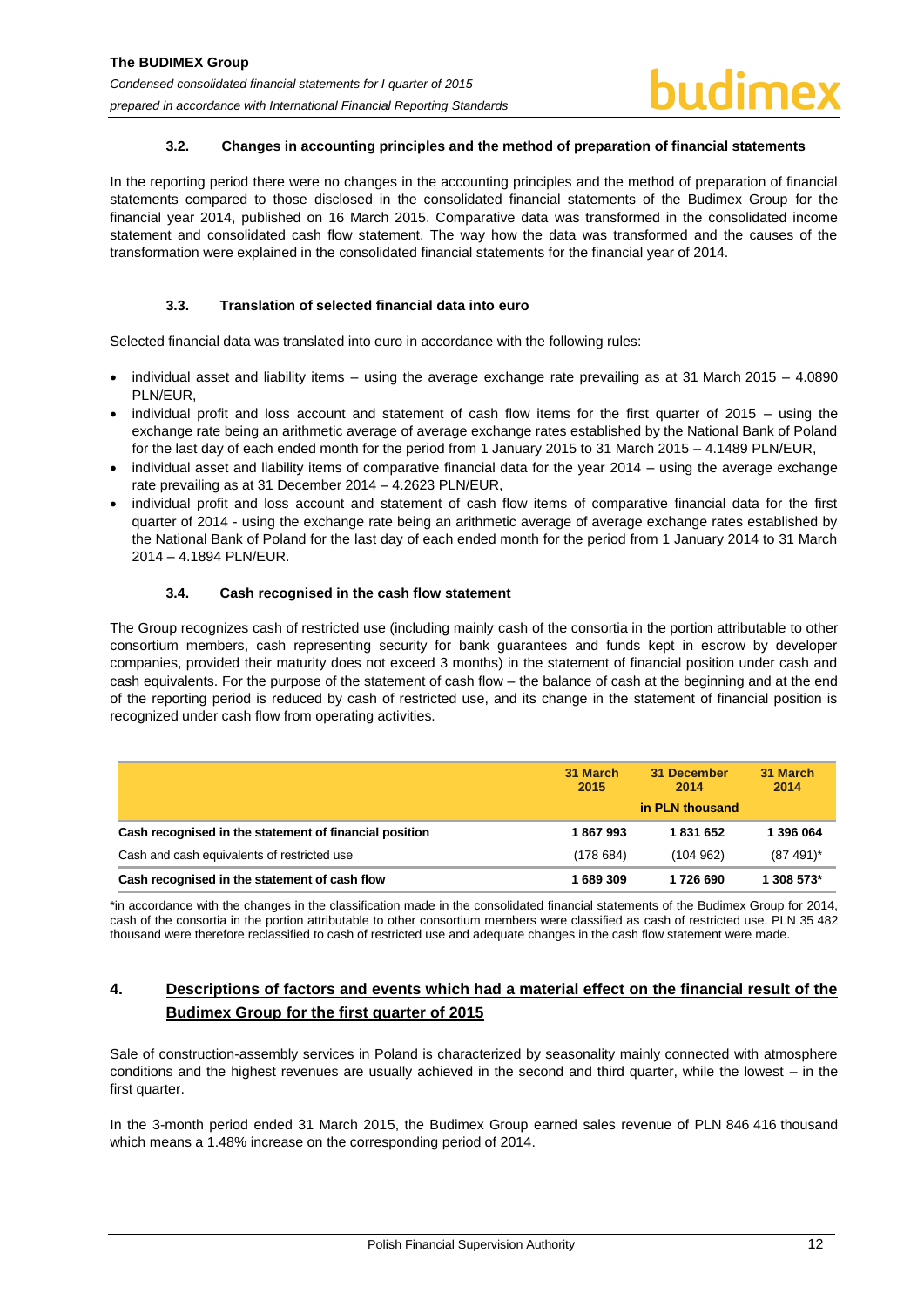In the first quarter of 2015 construction-assembly production in Poland expressed in current prices increased by 3.3% (an increase of 3.5% in fixed prices) compared to the corresponding period of the prior year, while sales of the construction segment of the Budimex Group on the home market were up 19.0% on the corresponding period.

Gross profit on sales in the first quarter of 2015 was PLN 80 806 thousand, while in the corresponding period of the prior year it amounted to PLN 108 306 thousand. The gross sales profitability ratio was therefore 9.55% in the first quarter of 2015, while in the first quarter of 2014 was 12.99%.

In accordance with the accounting policies adopted, when budgeted contract costs exceed the entire expected contract revenue, Group companies create provisions for expected contract losses and recognize them under "Amounts due and payable to customers under construction contracts". As at 31 March 2015, the balance of the provision for contract losses amounted to PLN 513 437 thousand. In the first quarter of 2015, the balance of provision for contract losses increased by PLN 68 279 thousand.

The Budimex Group companies are required to issue a warranty for the construction services rendered. As at 31 March 2015 the provision for warranty amounted to PLN 204 651 thousand. In the 3-month period ended 31 March 2015 the balance of the provision for warranty increased by PLN 1 313 thousand.

Selling expenses increased in the first quarter of 2015 by PLN 1 200 thousand compared to the corresponding period of the prior year, while administrative expenses were PLN 3 909 thousand higher than expenses incurred in the corresponding period of 2014. The share of selling and administrative expenses in total sales increased from 5.72% in the first quarter of 2014 to 6.24% in the first quarter of the current year.

Other operating income for the first quarter of 2015 was PLN 23 446 thousand and comprised: gain on valuation and realization of FX forward derivative instrument contracts (made with a view to limiting the FX risk on foreign currency construction contracts) in the amount of PLN 8 271 thousand, income from compensations and contractual penalties in the amount of PLN 1 679 thousand and write-off of redeemed and overdue liabilities in the amount of PLN 916 thousand. Additionally, in the period of three months of 2015 Group companies disposed of property, plant and equipment and investment properties and reported a gain on sale of PLN 11 825 thousand. The net book value of the property, plant and equipment and investment properties sold (presented as assets held for sale) in the period of three months of 2015 amounted to PLN 2 181 thousand. Assets held for sale comprised of a plot of land and accompanying buildings and were sold on 24 February 2015, which was disclosed as a post-balance sheet event in the consolidated financial statement for the financial year of 2014. The gain on the transaction amounted to PLN 11 819 thousand and was reported in the operating segment "Property management and developer business".

Other operating expenses for the first quarter of 2015 amounted to PLN 4 744 thousand, of which PLN 3 837 thousand related to creation of provisions for compensations and contractual penalties and PLN 355 thousand – to compensations and contractual penalties paid out.

The reported operating profit of the Group in the first quarter of 2015 was PLN 46 674 thousand, while in the first quarter of 2014 it amounted to PLN 52 512 thousand. The operating profit for the first quarter of 2015 represented 5.51% of sales revenue value, while for the corresponding period of the prior year – 6.30% of sales revenue.

In the 3-month period ended 31 March 2015 the Group generated a gain on finance activities in the amount of PLN 3 284 thousand while in the same period of the prior year – gain in the amount of PLN 3 249 thousand. Finance income in the first quarter of 2015 represented mainly interest of PLN 10 321 thousand, valuation of concession receivables of PLN 794 thousand and positive exchange differences amounting to PLN 191 thousand. Finance costs in the first quarter of 2015 represented, among others, interest costs of PLN 834 thousand, bank commissions on guarantees and loans of PLN 4 805 thousand paid by Group companies and costs from discount of long-term retention receivables and liabilities of PLN 1 930 thousand. During the first quarter of 2015 the Group incurred a loss on valuation of interest rate swap derivative instrument contracts (made with a view to limiting the interest risk) in the amount of PLN 296 thousand.

All valued derivative instrument contracts (presented both in the operating and financing activity) were classified as level 2 in the fair value hierarchy. During the 3 months ended 31 March 2015, there was no transfer between Level 1 and Level 2 of fair value measurements, and no transfer into and out of Level 3 of fair value measurement.

In the first quarter of 2015, the Group reported a gross profit of PLN 47 833 thousand, while in the corresponding period of the prior year – a gross profit of PLN 54 376 thousand.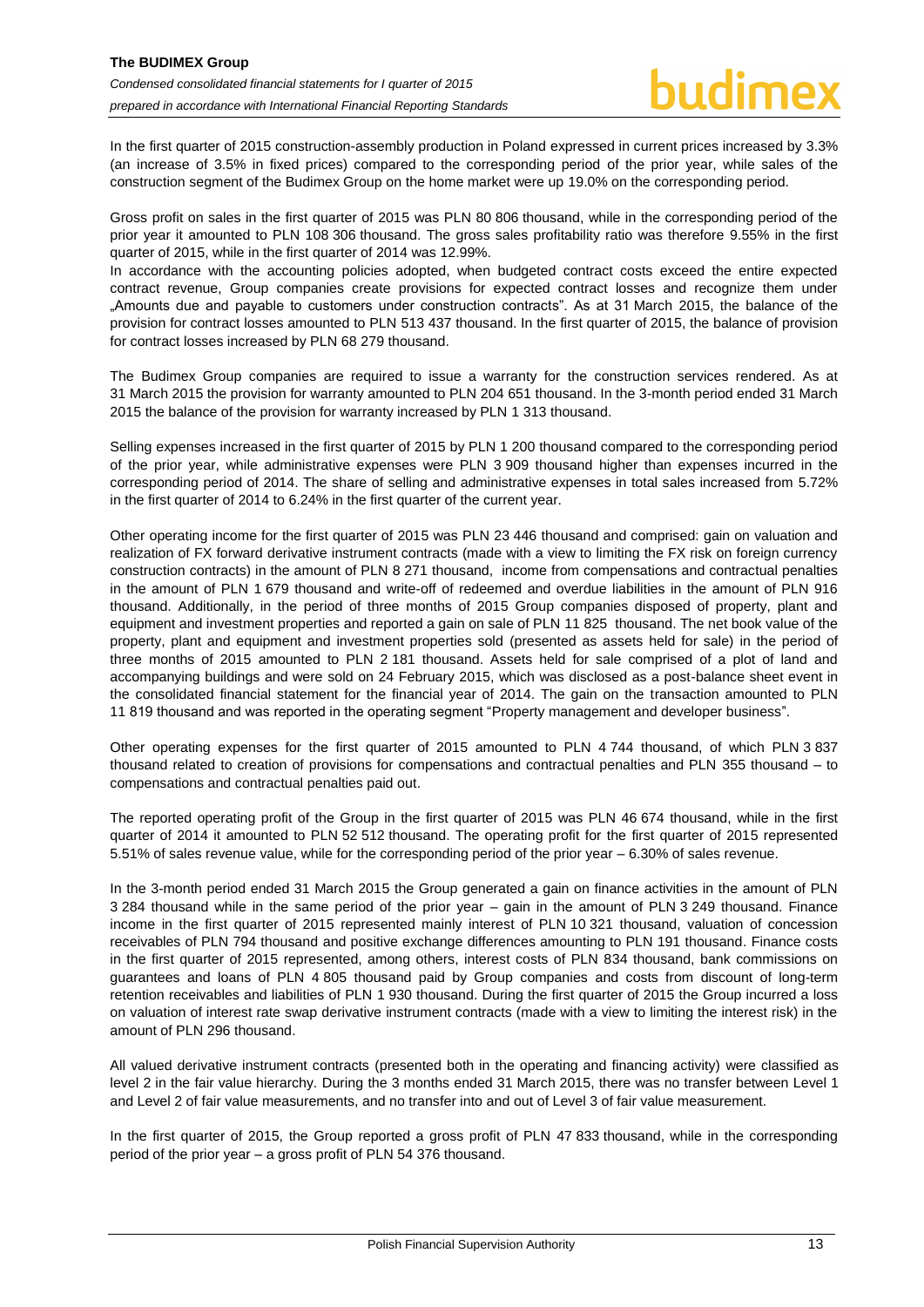Income tax for the 3-month period ended 31 March 2015 was PLN 10 150 thousand, of which:

- current tax was PLN 3 721 thousand,
- deferred tax in the amount of PLN 6 429 thousand.

As at 31 March 2015, the Group recognized a deferred tax asset in the amount of PLN 369 856 thousand, while as at 31 December 2014 – PLN 376 261 thousand. The reported statement of financial position items of deferred tax asset result mainly from a special method of settlement of construction contracts, under which the moment of recognition of costs as incurred and revenue as realized are different from the tax and accounting perspectives.

The net profit attributable to the shareholders of the Budimex SA for the first quarter of 2015 was PLN 37 339 thousand, while the net profit attributable to the shareholders of the Budimex SA for the corresponding period of 2014 was PLN 42 753 thousand.

The net profit attributable to non-controlling interest for the first quarter of 2015 amounted to PLN 344 thousand. In the corresponding period of 2014, the net profit attributable to non-controlling interest amounted to PLN 346 thousand.

In the first quarter of 2015, the Group purchased or started to lease property, plant and equipment, intangible assets and investment property with a total value of PLN 3 025 thousand, of which plant and machinery accounted for PLN 1 705 thousand.

#### <span id="page-14-0"></span>**5. Operating segments**

For the management purposes the Group has been divided into segments based on the products and services offered. The Group operates in the following two operating segments:

- construction business
- developer and property management business.

Construction business covers rendering of widely understood construction-assembly services at home and abroad and is realised by the following Group companies:

- Budimex SA
- Mostostal Kraków SA
- Budimex Bau GmbH
- Budimex Budownictwo Sp. z o.o.
- Budimex Koleinictwo SA

Developer and property management segment covers preparation of land for investment projects, realization of investment projects in the field of housing construction industry, flat disposal and rental and servicing property on own account. The following Group entities were included in this segment:

- Budimex Nieruchomości Sp. z o.o.
- SPV-BN 1 Sp. z o.o.
- Poznańskie Przedsiębiorstwo Inwestycyjne Sp. z o.o.
- Przedsiębiorstwo Budownictwa Mieszkaniowego Nadolnik Sp. z o.o.
- Budimex SA in a part relating to developer business, as a result of merger with Budimex Inwestycje Sp. z o.o. on 13 August 2009

Segment performance is evaluated based on sales revenue, gross profit (loss) on sales, operating profit (loss) and net profit (loss) for the period.

Other business conducted does not meet the requirements of reportable segment. Included in other business are entities that mainly conduct production, service, trading activities or public-private partnerships.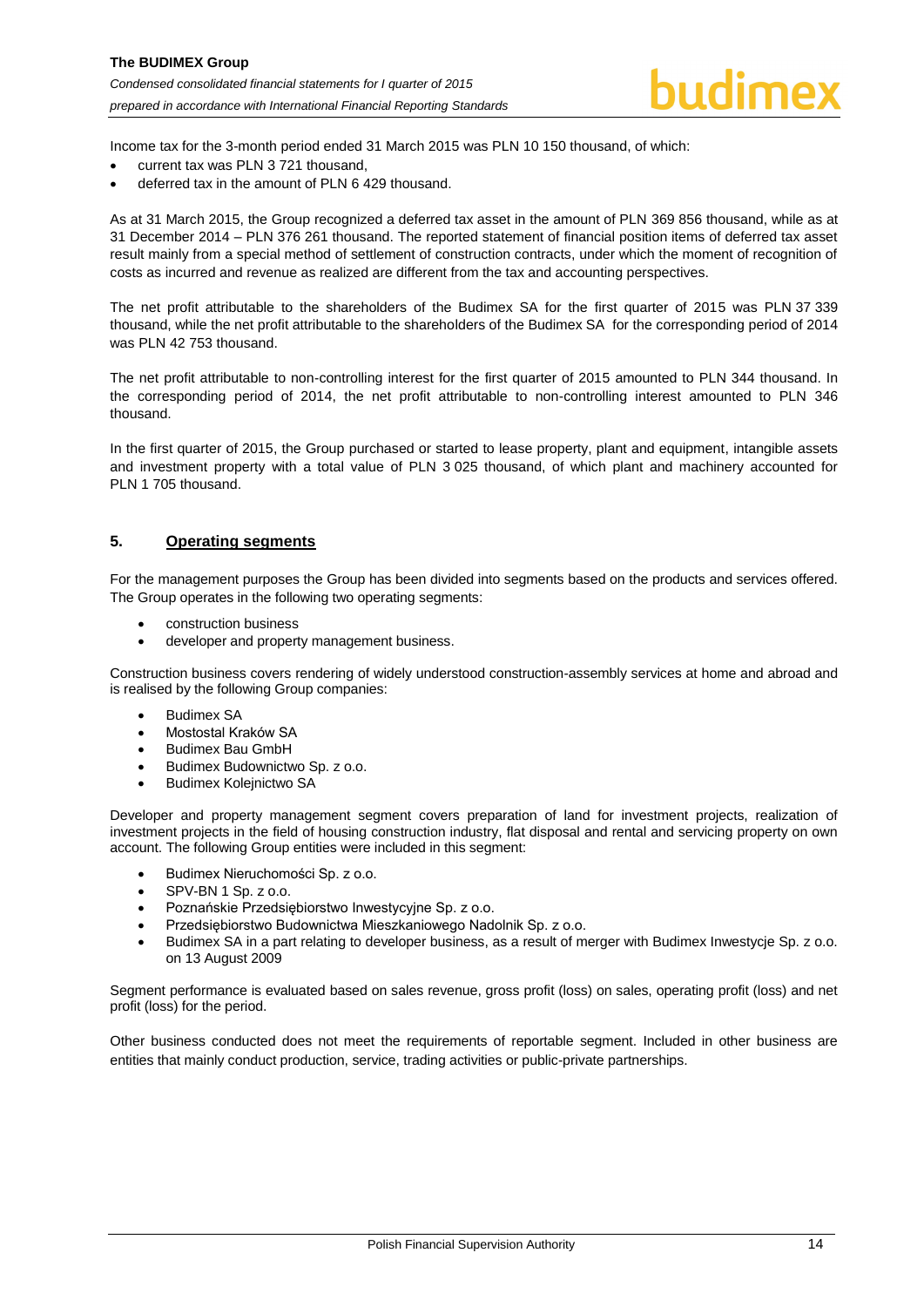The results of segments for the first quarter of 2015 are presented in the table below:

|                                                                      | amounts in PLN thousands               |                                                                   |                       |                                     |                              |
|----------------------------------------------------------------------|----------------------------------------|-------------------------------------------------------------------|-----------------------|-------------------------------------|------------------------------|
| <b>Segment name</b>                                                  | <b>Construction</b><br><b>business</b> | <b>Property</b><br>management<br>and developer<br><b>business</b> | <b>Other business</b> | <b>Consolidation</b><br>adjustments | <b>Consolidated</b><br>value |
| <b>External sales</b>                                                | 778 978                                | 33 916                                                            | 33 522                |                                     | 846 416                      |
| Inter-segment sales                                                  | 47480                                  | 312                                                               | 3 140                 | (50932)                             |                              |
| Total sales of finished goods, goods<br>for resale and raw materials | 826 458                                | 34 228                                                            | 36 662                | (50932)                             | 846 416                      |
| <b>Gross profit</b>                                                  | 72 693                                 | 8789                                                              | 4972                  | (5648)                              | 80 80 6                      |
| Selling expenses                                                     | (2570)                                 | (3531)                                                            | (984)                 | 7                                   | (7078)                       |
| Administrative expenses                                              | (43026)                                | (2518)                                                            | (1104)                | 892                                 | (45756)                      |
| Other operating income, net                                          | 5636                                   | 11 863                                                            | 1 203                 |                                     | 18702                        |
| <b>Operating profit</b>                                              | 32733                                  | 14 603                                                            | 4 0 8 7               | (4 749)                             | 46 674                       |
| Finance income, net                                                  | 1600                                   | 1675                                                              | 9                     |                                     | 3 2 8 4                      |
| Shares in (losses) of equity accounted<br>entities                   | (2)                                    |                                                                   | (2 123)               |                                     | (2125)                       |
| Income tax expense                                                   | (7276)                                 | (3 121)                                                           | (654)                 | 901                                 | (10150)                      |
| Net profit for the period                                            | 27 055                                 | 13 157                                                            | 1 3 1 9               | (3848)                              | 37 683                       |

The results of segments for the first quarter of 2014 are presented in the table below:

|                                                                      | amounts in PLN thousands               |                                                                   |                       |                                     |                              |  |
|----------------------------------------------------------------------|----------------------------------------|-------------------------------------------------------------------|-----------------------|-------------------------------------|------------------------------|--|
| <b>Segment name</b>                                                  | <b>Construction</b><br><b>business</b> | <b>Property</b><br>management<br>and developer<br><b>business</b> | <b>Other business</b> | <b>Consolidation</b><br>adjustments | <b>Consolidated</b><br>value |  |
| <b>External sales</b>                                                | 660 418                                | 138 615                                                           | 35 014                |                                     | 834 047                      |  |
| Inter-segment sales                                                  | 35 136                                 | 172                                                               | 3 0 5 1               | (38 359)                            |                              |  |
| Total sales of finished goods, goods<br>for resale and raw materials | 695 554                                | 138787                                                            | 38 065                | (38359)                             | 834 047                      |  |
| <b>Gross profit</b>                                                  | 73 435                                 | 28 346                                                            | 3 2 5 7               | 3 2 6 8                             | 108 306                      |  |
| Selling expenses                                                     | (2591)                                 | (2 216)                                                           | (1083)                | 12                                  | (5878)                       |  |
| Administrative expenses                                              | (38 800)                               | (4546)                                                            | (1450)                | 2949                                | (41847)                      |  |
| Other operating income/ (expenses), net                              | (8066)                                 | (40)                                                              | 37                    | $\qquad \qquad \blacksquare$        | (8069)                       |  |
| <b>Operating profit</b>                                              | 23 978                                 | 21 544                                                            | 761                   | 6 2 2 9                             | 52 512                       |  |
| Finance income, net                                                  | 77                                     | 1 6 3 2                                                           | 1 540                 |                                     | 3 2 4 9                      |  |
| Shares in (losses) of equity accounted<br>entities                   | (1)                                    |                                                                   | (1384)                |                                     | (1385)                       |  |
| Income tax expense                                                   | (5507)                                 | (4450)                                                            | (136)                 | (1 184)                             | (11 277)                     |  |
| Net profit for the period                                            | 18 547                                 | 18726                                                             | 781                   | 5 0 4 5                             | 43 099                       |  |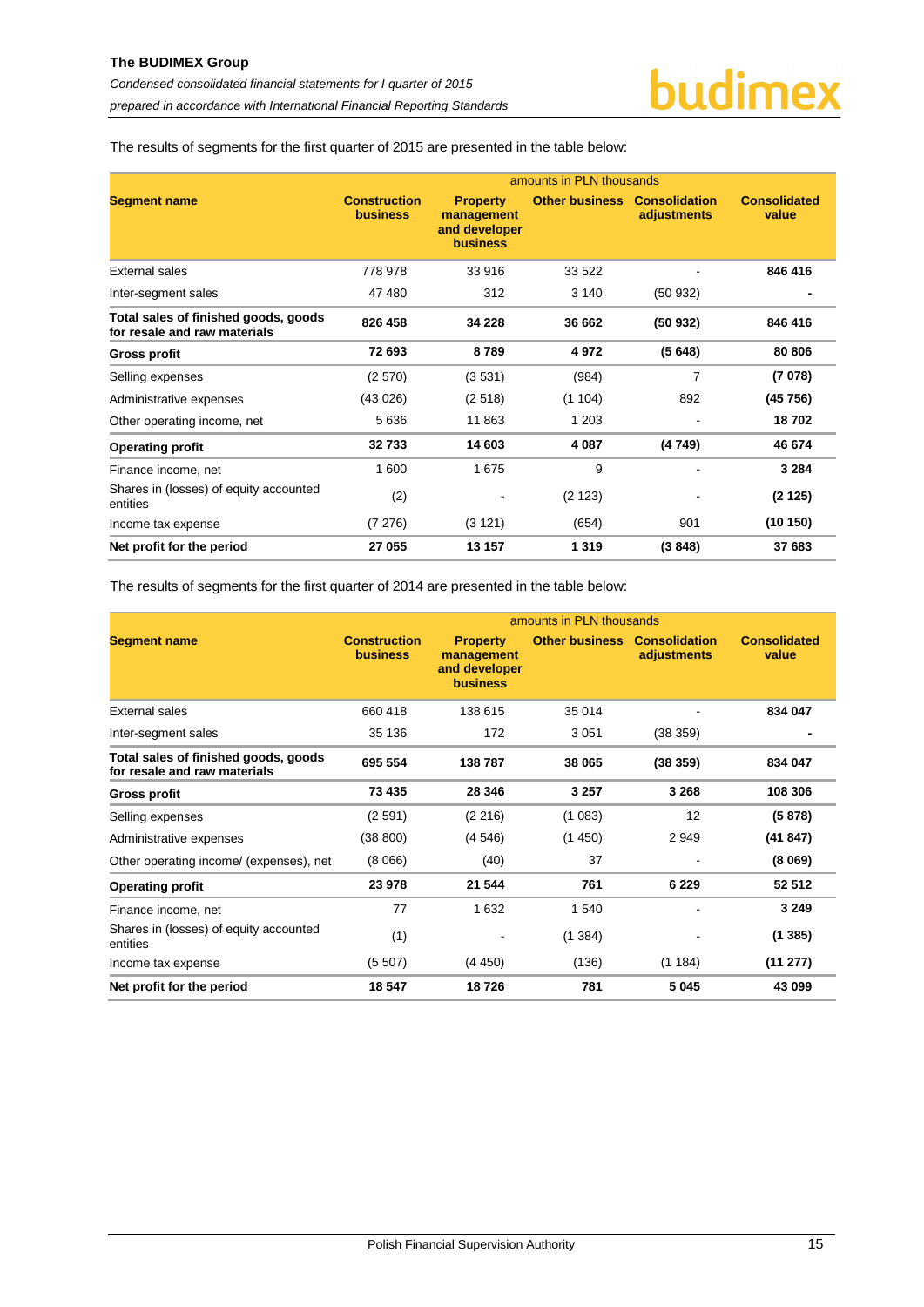#### <span id="page-16-0"></span>**6. Related party transactions**

Transactions with related parties made in the first quarter of 2015 and in the first quarter of 2014 and unsettled balances of receivables and liabilities as at 31 March 2015 and 31 December 2014 are presented in the tables below:

|                                                             | amounts in PLN thousands |                    |                    |                  |  |  |
|-------------------------------------------------------------|--------------------------|--------------------|--------------------|------------------|--|--|
|                                                             |                          | <b>Receivables</b> | <b>Liabilities</b> |                  |  |  |
|                                                             | 31 March 2015            | 31 December 2014   | 31 March 2015      | 31 December 2014 |  |  |
| Parent Company and related parties<br>(the Ferrovial Group) | 21 958                   | 23 989             | 98 596             | 99 770           |  |  |
| Jointly-controlled entities                                 | 722                      | 959                | 727                | 727              |  |  |
| Associates                                                  | 753                      | 738                | 813                | 1 5 2 5          |  |  |
| Other related parties*                                      | 58                       | 64                 | 9 2 8 2            | 8 1 2 8          |  |  |
| Total settlements with related parties                      | 23 4 91                  | 25 750             | 109 418            | 110 150          |  |  |

|                                                             | amounts in PLN thousands |                                          |                                          |                  |  |  |
|-------------------------------------------------------------|--------------------------|------------------------------------------|------------------------------------------|------------------|--|--|
|                                                             |                          | Loans granted / acquired debt securities | Loans taken out / issued debt securities |                  |  |  |
|                                                             | 31 March 2015            | 31 December 2014                         | 31 March 2015                            | 31 December 2014 |  |  |
| Parent Company and related parties<br>(the Ferrovial Group) | -                        |                                          | 8 3 3 9                                  | 8670             |  |  |
| Jointly-controlled entities                                 | $\overline{\phantom{a}}$ | $\blacksquare$                           | ٠                                        |                  |  |  |
| Associates                                                  | 32 285                   | 18 988                                   | ۰                                        |                  |  |  |
| Other related parties*                                      |                          |                                          | ۰                                        |                  |  |  |
| Total settlements with related parties                      | 32 285                   | 18988                                    | 8 3 3 9                                  | 8670             |  |  |

|                                                             | amounts in PLN thousands             |       |                                                   |          |  |  |
|-------------------------------------------------------------|--------------------------------------|-------|---------------------------------------------------|----------|--|--|
|                                                             | Sales of finished goods and services |       | <b>Purchase of finished goods and</b><br>services |          |  |  |
|                                                             | 3-month period ended 31 March        |       | 3-month period ended 31 March                     |          |  |  |
|                                                             | 2015                                 | 2014  | 2015                                              | 2014     |  |  |
| Parent Company and related parties<br>(the Ferrovial Group) | 12 102                               | 658   | (14928)                                           | (8287)   |  |  |
| Jointly-controlled entities                                 | 47                                   | 417   |                                                   |          |  |  |
| Associates                                                  | 294                                  | 143   | (1217)                                            | (1105)   |  |  |
| Other related parties*                                      | 66                                   | 63    | (2305)                                            | (11064)  |  |  |
| Total transactions with related parties                     | 12 509                               | 1 281 | (18450)                                           | (20 456) |  |  |

|                                                             | amounts in PLN thousands      |                          |                               |       |  |  |
|-------------------------------------------------------------|-------------------------------|--------------------------|-------------------------------|-------|--|--|
|                                                             | <b>Finance income</b>         |                          | <b>Finance costs</b>          |       |  |  |
|                                                             | 3-month period ended 31 March |                          | 3-month period ended 31 March |       |  |  |
|                                                             | 2015                          | 2014                     | 2015                          | 2014  |  |  |
| Parent Company and related parties<br>(the Ferrovial Group) |                               |                          | (138)                         | (111) |  |  |
| Jointly-controlled entities                                 |                               |                          |                               |       |  |  |
| Associates                                                  | 299                           | 114                      |                               |       |  |  |
| Other related parties*                                      |                               | $\overline{\phantom{0}}$ | ۰                             |       |  |  |
| <b>Total transactions with related parties</b>              | 299                           | 114                      | (138)                         | (111) |  |  |

\*) Other related parties represent controlled or jointly controlled entities or entities, on which the key management person of the Parent Company or of the subsidiary of the Budimex Group or his close relative exercises significant influence, or has significant number of votes at the shareholders' meeting of this company.

Inter-Group transactions are made on an arm's length basis.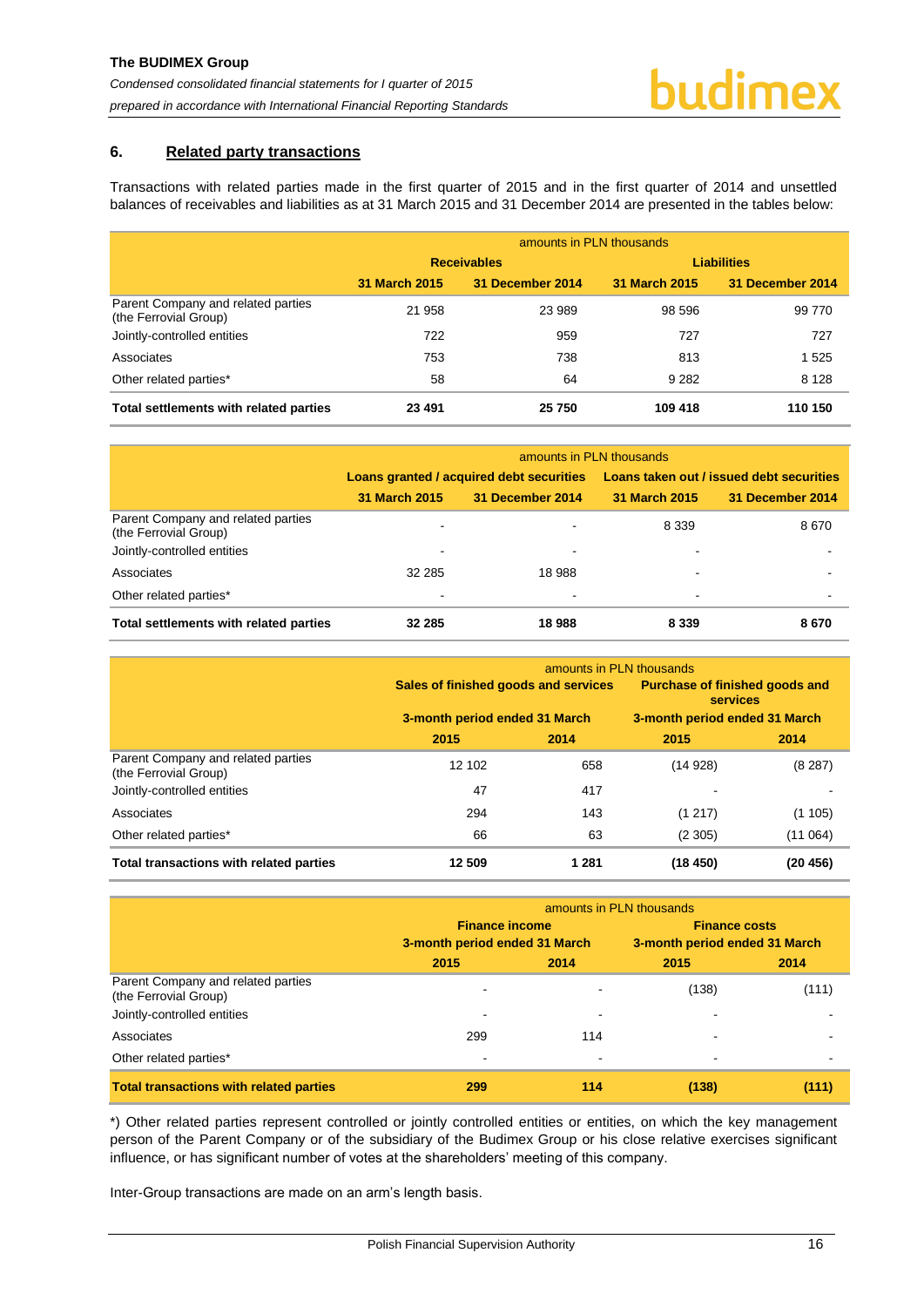# <span id="page-17-0"></span>**7. Factors which will affect results achieved by the Group in a period covering at least the next quarter**

The main factors that may affect the financial situation of the Group at least in the next quarter include:

- instability on the financial markets,
- limited bank financing resulting from aversion to the sector,
- deterioration in subcontractors financial standing which may compromise the quality and timeliness of works performed,
- fluctuations of exchange rates, which have the impact on the sales revenue, operating costs and result of the valuation and realization of derivative financial instrument contracts,
- price level of material and construction services affecting the amount of direct costs of realized contracts,
- intensification of actions aimed at recovery of overdue debts, which were provided for and strengthening the operational and financial control in respect of contracts realized,
- results of the pending legal proceedings, described in more detail in note [12](#page-19-3) to these consolidated financial statements,
- level of competition in public tenders.

As at 31 March 2015 the backlog was PLN 6 390 996 thousand. The value of contracts signed between January and March 2015 was PLN 1 041 438 thousand. The number of pre-sold apartments in the period from January - March 2015 (without booking) is 499 units.

#### <span id="page-17-1"></span>**8. The main events in the first quarter of 2015 and significant events after 31 March 2015**

In the first quarter of 2015 the Budimex Group companies were notified about the selection of their offer or entered into the following contracts, whose value exceeds 10% of the equity of Budimex SA:

#### *Significant contracts:*

| <b>Date</b> | <b>Customer</b>                                                          | <b>Contract</b><br>value in PLN<br>thousands | <b>Description</b>                                                                                                                                                                                                                                                                                                                                                                                                                           |
|-------------|--------------------------------------------------------------------------|----------------------------------------------|----------------------------------------------------------------------------------------------------------------------------------------------------------------------------------------------------------------------------------------------------------------------------------------------------------------------------------------------------------------------------------------------------------------------------------------------|
| 9.01.2015   | <b>PGNiG Termika SA</b>                                                  | 62 950<br>$(32 105)^*$                       | The delivery and assembly of the denitrification plant<br>and the modernization of the desulfurization plant for<br>the K2 boiler at EC Siekierki. The construction will be<br>carried out in the consortium with Andritz Energy &<br>Environment GmbH (the consortium's leader, with<br>49% of shares).                                                                                                                                     |
| 24.02.2015  | Mazowiecki Szpital<br>Wojewódzki Drewnica<br>Sp. z o.o.                  | 96 477                                       | Construction of the Mazovian Provincial Hospital<br>Drewnica.                                                                                                                                                                                                                                                                                                                                                                                |
| 27.02.2015  | Generalna Dyrekcja Dróg<br>Krajowych i Autostrad<br>Oddział we Wrocławiu | 638 664<br>$(606731)^*$                      | Design and construction of express road S3 between<br>Nowa Sól and Legnica (A4), task V from the Lubin<br>Południe node (excl. the node) to the Legnica II node<br>(A4). The construction will be carried out in the<br>consortium with Ferrovial Agroman SA (consortium<br>partner with 5% share).                                                                                                                                          |
| 17.03.2015  | Generalna Dyrekcja Dróg<br>Krajowych i Autostrad<br>Oddział w Olsztynie  | 1 071 708<br>$(1018123)^{*}$                 | Construction of express road S7 at Miłomłyn -<br>Olsztynek section, Ostróda<br>Północ<br>Ostróda<br>$\overline{\phantom{0}}$<br>Południe subsection along<br>the<br>S7<br>road<br>and<br>construction of the Ostróda ring road<br>along<br>the<br>16<br>No.<br>(subsection<br>national<br>road<br>" $B$ ").<br>The<br>construction will be carried out in the consortium with<br>Ferrovial Agroman SA (consortium partner with 5%<br>share). |
| 1.04.2015   | <b>EMH Verwaltungs GmbH</b><br>A2 S.K.A.                                 | 46 400                                       | Budimex Nieruchomości Sp. z o.o. signed a notarial<br>deed concerning an acquisition of a plot of land with<br>an area of 51 216 square meters located in Gdańsk at<br>ul. Jana Pawła II (district Zaspa – Młyniec).                                                                                                                                                                                                                         |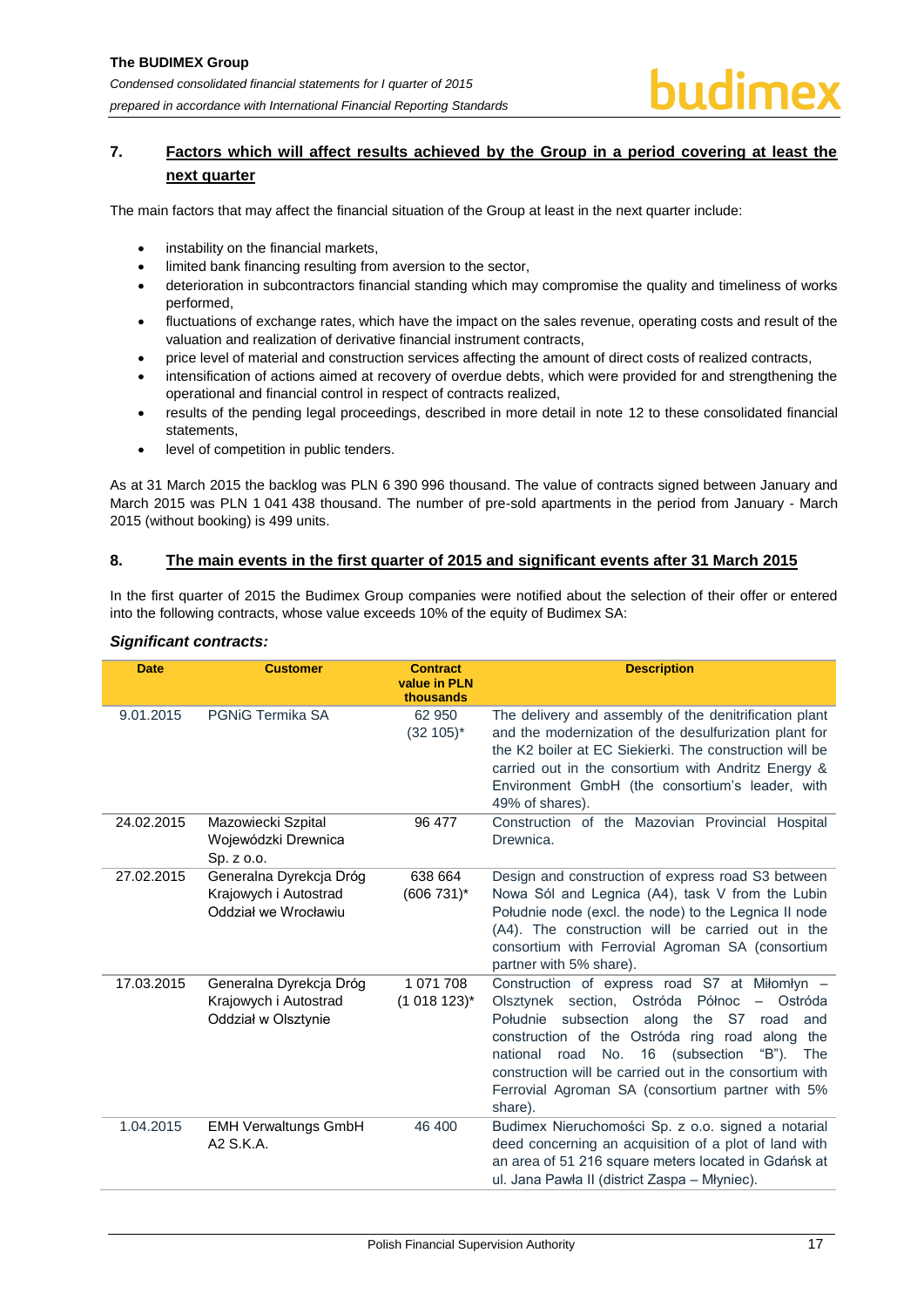*Condensed consolidated financial statements for I quarter of 2015 prepared in accordance with International Financial Reporting Standards*

# budimex

| <b>Date</b> | <b>Customer</b>                                     | <b>Contract</b><br>value in PLN<br><b>thousands</b> | <b>Description</b>                                                                                                                                                               |
|-------------|-----------------------------------------------------|-----------------------------------------------------|----------------------------------------------------------------------------------------------------------------------------------------------------------------------------------|
| 10.04.2015  | LC Corp Invest XVII<br>Sp. z o.o. Projekt 20 Sp. k. | 61 500                                              | Construction of the stage II (building B) of office<br>complex "Roździeńskiego"<br>in<br>Katowice<br>at<br>Al. Roździeńskiego<br>internal<br>together<br>with<br>infrastructure. |

\* share of the Budimex Group

#### *Bank and guarantee agreements:*

| <b>Date</b> | <b>Business partner</b>                             | <b>Description</b>                                                                                                                                                                                                                                                                                                                                                                                       |
|-------------|-----------------------------------------------------|----------------------------------------------------------------------------------------------------------------------------------------------------------------------------------------------------------------------------------------------------------------------------------------------------------------------------------------------------------------------------------------------------------|
| 4.02.2015   | Bank Handlowy w<br>Warszawie SA                     | Annex to the credit agreement, pursuant to which the validity term of the<br>agreement has been extended until 3 April 2015 and the form of the<br>credit has been changed from promised to non-promised. Other terms<br>and conditions remained unchanged.                                                                                                                                              |
| 9.02.2015   | <b>Bank Societe Generale</b><br>SA Oddział w Polsce | Annex to the agreement on bank guarantees, pursuant to which the<br>term of the agreement has been extended to 31 December 2015. Other<br>provisions of the agreement remained unchanged.                                                                                                                                                                                                                |
| 11.02.2015  | La Caixa Bank SA<br>Oddział w Polsce                | Annex to the agreement on bank guarantees, pursuant to which the<br>limit amount for the bank guarantees that can be issued by the bank<br>was increased from PLN 100 000 thousand to PLN 121 000 thousand.<br>Other provisions of the agreement remained unchanged. On 20 April<br>2015 further annex was signed, pursuant to which the limit was<br>increased to PLN 150 000 thousand.                 |
| 16.02.2015  | ING Bank Śląski SA                                  | Annex to the loan agreement, pursuant to which the term of the<br>agreement was extended until 30 April 2015 and the form of the loan<br>was altered from a promised loan to non-promised loan. All other terms<br>and conditions of the agreement remained unchanged.                                                                                                                                   |
| 16.02.2015  | <b>BNP Paribas Bank</b><br>Polska SA                | Annex to the bank guarantee facility agreement of 25 April 2008,<br>pursuant to which the bank extended the limit to which Budimex SA<br>may order the issuance of bank guarantee facilities up to the amount of<br>PLN 205 000 thousand. The term of the Agreement was extended until<br>15 February 2016. All other terms and conditions of the agreement<br>remained unchanged.                       |
| 20.02.2015  | <b>KUKE SA</b>                                      | Annex to the General Contract on granting insurance guarantees dated<br>5 February 2014. By virtue of that document KUKE SA increased the<br>value of the limit to which Budimex SA may order issuing of insurance<br>guarantees up to PLN 45 000 thousand and extended the validity of the<br>contract until 31 January 2016. The other terms and conditions of the<br>contract remained unchanged.     |
| 2.03.2015   | <b>TU Euler Hermes SA</b>                           | Annex to the agreement on granting contractual guarantees under the<br>revolving limit of 28 August 2008, pursuant to which the limit to which<br>Budimex SA may instruct Euler Hermes SA to issue contractual<br>guarantees was raised to PLN 70 000 thousand and it was agreed that<br>the agreement is concluded for an indefinite time. Any other provisions<br>of the agreement remained unchanged. |
| 8.04.2015   | Powszechna Kasa<br>Oszczędności Bank<br>Polski SA   | Agreement on granting bank guarantees, under which Budimex SA may<br>instruct the bank to issue bank guarantees up to the total value of PLN<br>200 000 thousand. The agreement was concluded until 31 March 2016.                                                                                                                                                                                       |

#### *Other events:*

**On 28 April 2015** the Ordinary General Meeting of Budimex SA adopted resolution on dividend payout. Pursuant to the resolution, net profit for the period from 1 January 2014 to 31 December 2014 in the amount of PLN 155 989 thousand has been allocated to the dividend payout in the amount of PLN 6.11 gross per share. The dividend payout will cover all Budimex SA shares, i.e. 25 530 098 shares. The dividend day is on 8 May 2015. The dividend will be paid on 25 May 2015.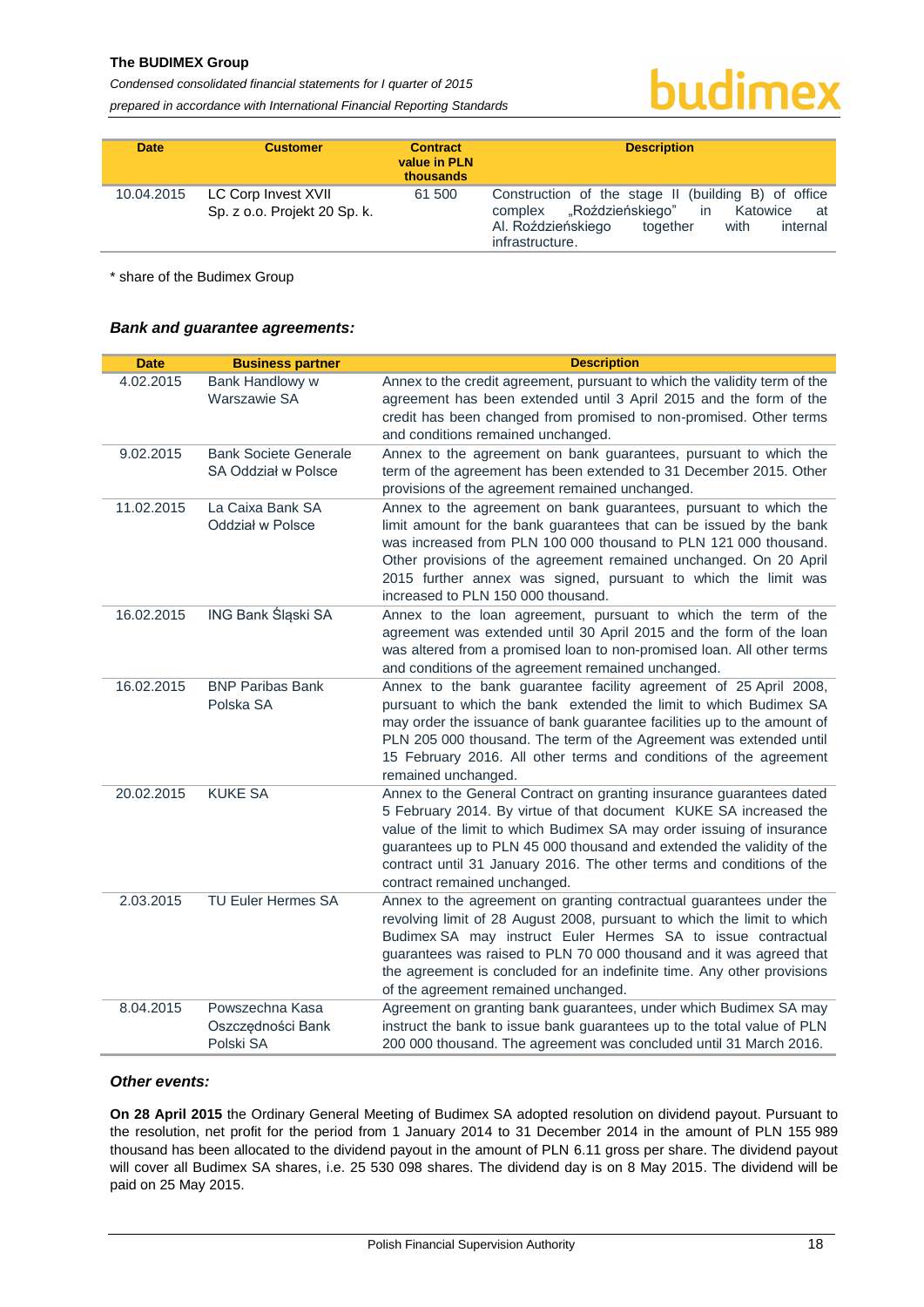#### <span id="page-19-0"></span>**9. Issue, redemption and repayment of debt and equity securities**

In the first quarter of 2015 Budimex SA and Group companies did not issue, redeem or repay debt or equity securities.

# <span id="page-19-1"></span>**10. The Management Board's position on the feasibility of results stated in the financial forecasts published earlier for the year in view of the financial results presented in the quarterly report in relation to the projected results**

Budimex SA did not publish any forecasts.

# <span id="page-19-2"></span>**11. Statement of ownership of shares of Budimex SA or rights to such shares (options) held by the managing or supervisory persons of Budimex SA as at the date of publication of this report together with indication of changes in the ownership in the I quarter of 2015**

As at the date of publication of the report members of the Management Board and Supervisory Board of Budimex SA held the following number of shares:

| Marcin Wegłowski  | (Management Board member)           | 2 830 shares |
|-------------------|-------------------------------------|--------------|
| Marek Michałowski | (chairman of the Supervisory Board) | 3 900 shares |

Above mentioned members of the Management Board and Supervisory Board do not own share options of the company. As at the date of publication of this report other managing and supervisory persons of Budimex SA do not hold its shares or share options. There was no change in the status of ownership from the date of publication of the annual report for the year 2014, i.e. 16 March 2015.

### <span id="page-19-3"></span>**12. Proceedings pending as at 31 March 2015 before court, competent arbitration body or any public administration authority**

The total value of legal proceedings in progress in respect of liabilities and receivables as at 31 March 2015 was PLN 515 931 thousand and exceeded 10% of the equity of Budimex SA, which amounts to PLN 491 450 thousand. Excess of the value of proceedings against Group companies over proceedings relating to claims of Group companies amounted to PLN 63 773 thousand.

In accordance with information in the possession of Budimex SA, the total value of legal proceedings in progress in respect of liabilities of Budimex SA and its subsidiaries as at 31 March 2015 was PLN 289 852 thousand. These proceedings involve the Group companies' operating activity.

The proceedings in the highest value case are pending before the Court of Arbitration at the Polish Chamber of Commerce in Warsaw, which involve the Ferrovial Agroman SA consortium members: Budimex SA and Estudio Lamela S.L. (FBL Consortium) and Przedsiębiorstwo Państwowe "Porty Lotnicze" (PPL). The litigation is the result of PPL serving a notice rescinding the contract for the development and modernization of Terminal 2 of the Warsaw Frederic Chopin International Airport.

Initially, the proceedings related solely to the claim filed on 24 January 2008 by the FBL Consortium, in relation to bank guarantees realised by PPL groundlessly, which were given as a performance warranty for a total amount of PLN 54 382 thousand. The claim was finally settled in the verdict of the Arbitration Court in Warsaw of 23 August 2012. The total value of the claim awarded under the verdict and the amount of statutory interest for late payment was PLN 87 920 thousand (the amount attributable to Budimex SA was PLN 35 168 thousand, of which PLN 21 612 thousand as reimbursement of the performance bond). The court enforcement officer transferred that amount to the Budimex SA's bank account indicated on 28 September 2012. After the Supreme Court dismissed the appeal filed by PPL, the execution carried out became final and PPL can no longer require from the FBL Consortium the repayment of the amounts awarded in a partial verdict.

In the course of the case at the Arbitration Court PPL filed a counter-claim of a total amount of PLN 135 719 thousand, covering claims for the redress of damage, including lost benefits, return of unjust enrichment and liquidated damages. On 31 July and 26 October 2009, PPL filed to the Court of Arbitration subsequent statements of claim including extension of the counter-claim, amending the original amount of the counter-claim from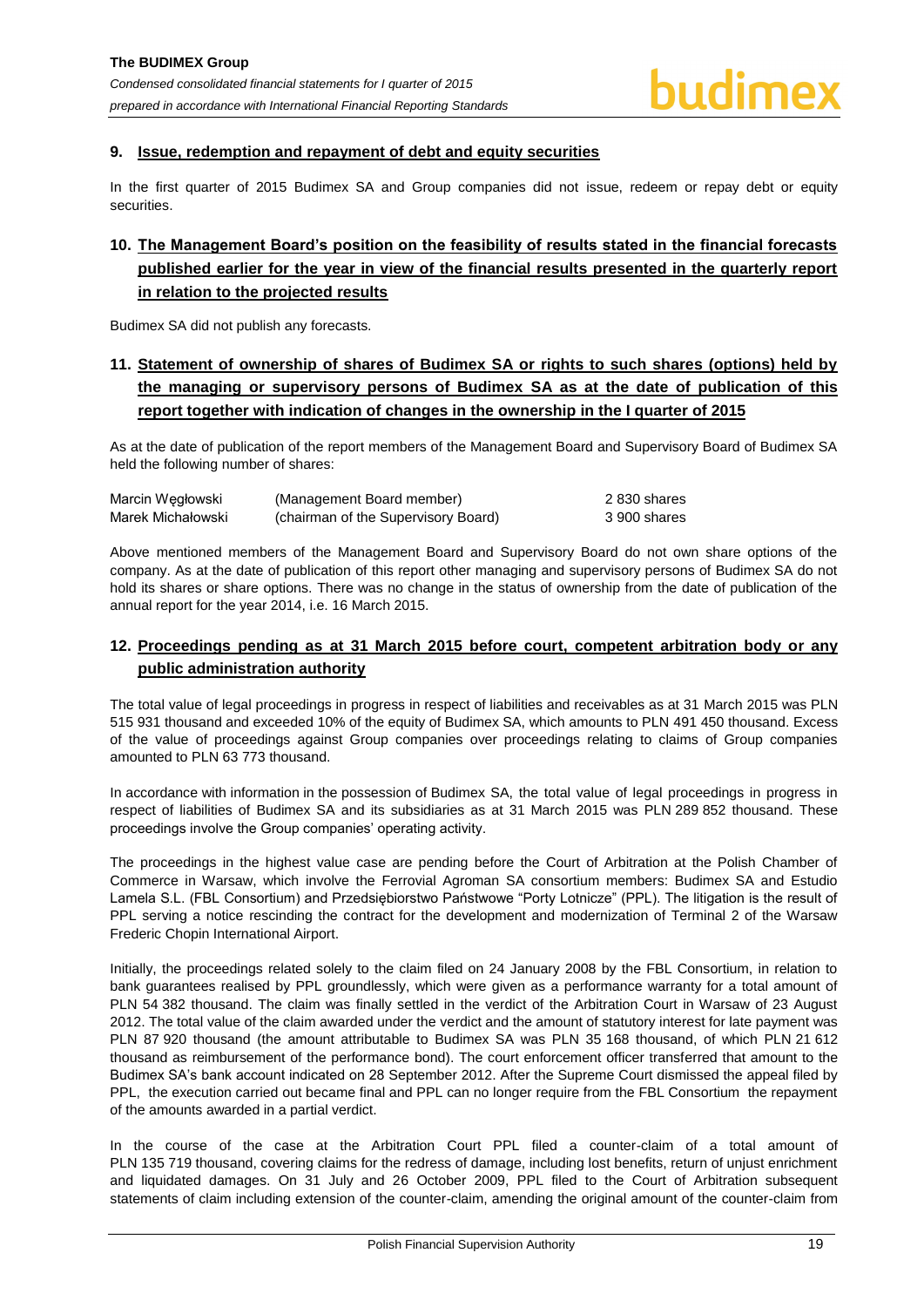PLN 135 719 thousand to PLN 280 894 thousand. As a result of subsequent procedural steps, in August 2012, PPL's claim was raised to PLN 298 892 thousand. According to the value of the shares set forth in the consortium agreement, the risk allocated to Budimex SA does not exceed the total of PLN 119 556 thousand.

According to Budimex SA, all the claims under the counter-suit are groundless. Consequently, on 21 October 2008, the FBL Consortium filed a response to the counter-claim, which contained a motion to dismiss the action in its entirety, together with the statement on the groundlessness of PPL's claims. The court has already heard all witnesses for the claimant and the counter-claimant with respect to the circumstances included in PPL's counterclaim. The evidence in the form of an expert opinion is the last to be considered with respect to this part of the dispute. This, however, may be done only after the court has completed the evidence proceedings concerning the claims of the claimant. The determinations made in the expert opinion concerning the claims of the FBL Consortium will affect the scope of claims of PPL and, consequently, on the scope of evidence taken in order to prove them.

Regardless of PPL's counter-claim and in accordance with former announcements, on 27 February 2009 the Consortium FBL submitted a statement of claim including an extension of the main claim by the amount of PLN 216 458 thousand, covering: remuneration for the works performed, but not paid by Investor, remuneration for additional works, and reimbursement for the retained amounts and interest on late payments. Under the consortium contract, the share of Budimex SA in the claim amounts to PLN 86 583 thousand.

On 27 May 2010, the Court of Arbitration issued a decision under which the evidence from the expert's opinion regarding the evaluation of reasonableness of the PPL claims was accepted (except for any amounts sought at that stage). The expert appointed by the Court of Arbitration, Grupa BS Consulting, started to work at the end of 2010. There were several meetings with proxies of parties and the expert and there was an inspection of the airport objects with the participation of the aforementioned expert in March 2011. Technical opinion prepared by the expert, that was delivered to proxies of both parties on 29 July 2011, represented the result of his work. The parties made comments, remarks and detailed questions to the opinion prepared by the expert. Upon taking these into consideration, the expert prepared his final supplementary opinion at the end of March 2012. The assessment indicated in the opinion was favourable for the FBL Consortium as it, among other things, confirmed that the FBL Consortium was entitled to postpone the work completion deadline.

Due to completion by the expert of work on the assessment of the validity of PPL's claims, the court ordered both parties to present final calculations of their claims, taking into account the expert's views expressed in the opinion. As a result, PPL extended the claim as stated above to PLN 298 892 thousand, and the value of the FBL Consortium's claim remained unchanged.

Pursuant to a decision of the Arbitration Court dated 28 January 2013 and based on a site inspection performed in July 2013, the expert, i.e. Grupa BS Consulting was to draft an opinion on assessment on value of claims submitted by the FBL Consortium in the extended claim by the end of October 2013. Since the expert did not draft the opinion on time, at the hearing held on 20 December 2013 the Arbitration Court made a decision on appointment of a new expert. In March 2015 a provisional team of experts and the principles of cooperation were agreed. It is expected that the final team of experts and other rules of experts' opinion will eventually be completed in the second quarter of 2015.

The Management Board is of the opinion that the final verdict of the Court of Arbitration will be favourable to the FBL Consortium.

On 16 December 2010, Tomasz Ryskalok and Rafał Ryskalok, conducting business activity as a civil law partnership under the name Cerrys S.C., with its registered office in Wykroty, filed a lawsuit against Budimex SA for payment of a contractual penalty for delay in the removal of defects identified during the warranty period. The lawsuit concerns the construction of a concrete plant in line with agreement concluded on 19 May 2003 with the value of the agreement amounting to PLN 4 189 thousand. The value of the subject matter of the lawsuit is PLN 90 000 thousand including contractual interest calculated from 19 October 2006 until the day of payment. In the opinion of Budimex SA, the claim constituting the subject matter of the argument is absolutely groundless and there is no basis, either formal or factual, for considering it (the deadline for submitting the claims in question expired, the limit concerning contractual penalties - i.e. up to 15 per cent of the value of the agreement - has not been taken into account, and the defect is not material). To date, there have been several hearings during which witnesses for the claimant and defendant were examined. Having heard the parties, on 19 December 2013, the Court issued a decision under which the evidence from the expert's opinion regarding the evaluation of reasonableness of the PPL claims was accepted. The inspection of the facility was carried out in June 2014. In October 2014, the court delivered the opinion of the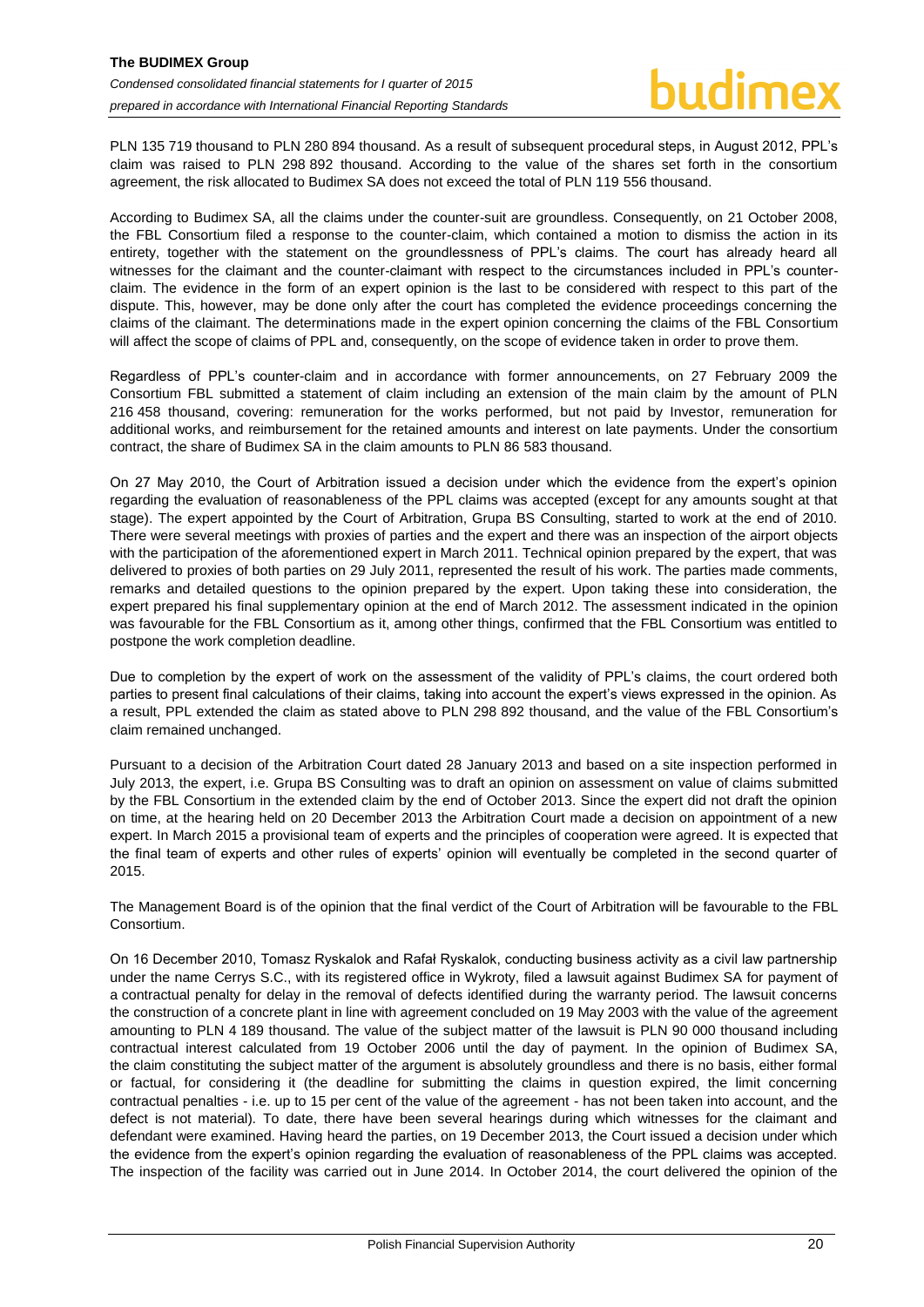construction expert. Upon a request of Budimex, the court commissioned the drafting of a supplementary opinion, which is now awaited by the parties.

Another material in value legal proceedings relate to the claim filed on 5 March 2008 by Miejskie Wodociągi i Kanalizacja w Bydgoszczy Sp. z o.o. requesting that the amount of PLN 25 252 thousand be awarded jointly and severally against the consortium to which the Budimex SA and Budimex Dromex SA belonged. The claim relates to the replacement of contractor costs incurred by the investor when the consortium rescinded the contract. The share of the companies in the consortium was 90%, therefore the value of the claim for which Budimex SA is presently liable is PLN 22 727 thousand. The court ended examination of witnesses of both parties, and then heard the parties. On 6 February 2014, the court accepted evidence from the construction expert opinion with regard, inter alia, to: assessment of quality and value of works completed by the defendant, the scope and completeness of works to be performed as well as value of corrections. The expert drafted an opinion which the defendant considers to be in its favour. This assessment is confirmed by the actions of the claimant who submitted a request for appointment of a new expert. The court dismissed the plaintiff's application in this regard and only allowed to add to the protocol supplementary oral expert's opinion, which was submitted at the hearing on 21 April 2015. The court set another hearing for June 2015, when witnesses of the defendant are to be heard.

As at the date of this report the final outcome of other proceedings is not known.

The total value of legal proceedings pending in respect of claims of Budimex SA and its subsidiaries amounted to PLN 226 079 thousand as at 31 March 2015. The proceedings relate mainly to the recovery of overdue receivables from business partners and to additional claims in respect of the construction work performed. Aside from the case brought to court by the FBL Consortium against PPL, the value of no other proceedings concerning claims exceeds 10% of the shareholders' equity of Budimex SA. As at the date of this report, the final outcome of the proceedings is not known.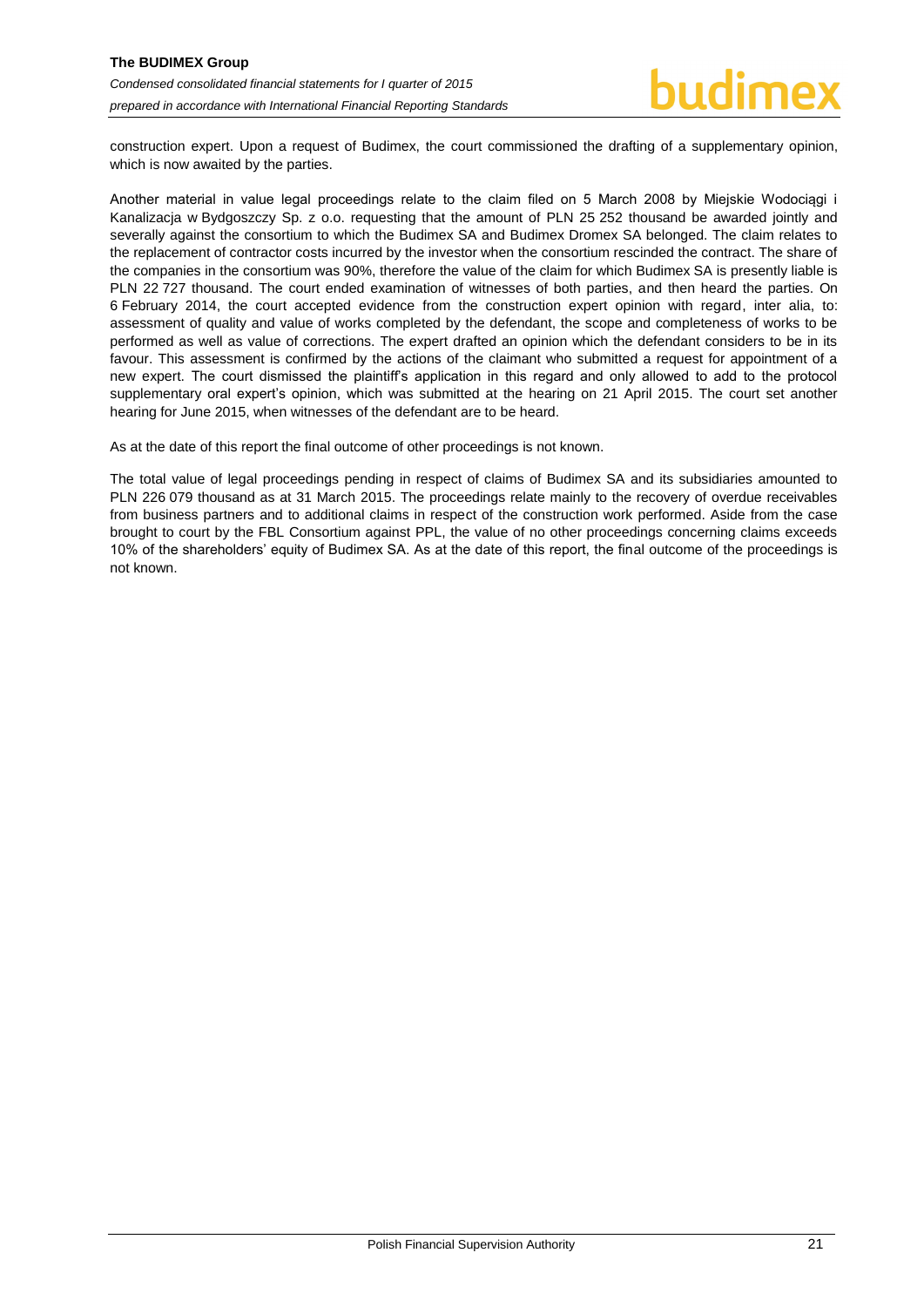

#### <span id="page-22-0"></span>**13. Contingent receivables and contingent liabilities**

|                                                | <b>31 March 2015</b> | 31 December 2014   |
|------------------------------------------------|----------------------|--------------------|
|                                                | (in PLN thousands)   | (in PLN thousands) |
| Contingent receivables                         |                      |                    |
| From related parties, of which:                |                      |                    |
| - guarantees and suretyships received          |                      |                    |
| - bills of exchange received as security       |                      |                    |
| From related parties, total                    |                      |                    |
| From other entities                            |                      |                    |
| - guarantees and suretyships received          | 321 355              | 316777             |
| - bills of exchange received as security       | 8 0 5 7              | 8519               |
| From other entities, total                     | 329 412              | 325 296            |
| Other contingent receivables                   |                      | 86                 |
| <b>Total contingent receivables</b>            | 329 412              | 325 382            |
| <b>Contingent liabilities</b>                  |                      |                    |
| To related parties, of which:                  |                      |                    |
| - guarantees and suretyships issued            | 5 3 6 0              | 5456               |
| - bills of exchange issued as performance bond |                      |                    |
| To related parties, total                      | 5 3 6 0              | 5456               |
| To other entities, of which:                   |                      |                    |
| - guarantees and suretyships issued            | 2 111 047            | 2 035 036          |
| - bills of exchange issued as performance bond | 6 0 27               | 6746               |
| To other entities, total                       | 2 117 074            | 2 041 782          |
| Other contingent liabilities                   | 135 480              | 135 480            |
| <b>Total contingent liabilities</b>            | 2 257 914            | 2 182 718          |
| <b>Total off-balance sheet items</b>           | (1928502)            | (1857336)          |

Contingent receivables represent guarantees issued by banks and other financial institutions to the companies of the Budimex Group as security for the potential claims the Group may file against its business partners in respect of the construction contracts in progress.

Contingent liabilities represent guarantees and suretyships issued by banks to business partners of the Group as security for the potential claims they may be filed against the Group in respect of the construction contracts in progress. Banks are entitled to recourse the underlying claims to Group companies. Guarantees issued to the Group's customers represent an alternative, to the retentions held, method of securing potential claims of customers.

The bills of exchange issued represent a security for the settlement of liabilities towards the strategic suppliers of the Group, while the bills of exchange received and recognized under contingent assets (receivables) represent security for the repayment by the Group customers of the amounts due to the Group.

Other contingent liabilities include among others voluntary acceptance of enforcement constituting a security of payment up to the amount of PLN 135 010 thousand due and payable in the case of improper performance of obligations by Budimex SA under the acquisition agreement concerning shares of Przedsiębiorstwo Napraw Infrastruktury Sp. z o.o.